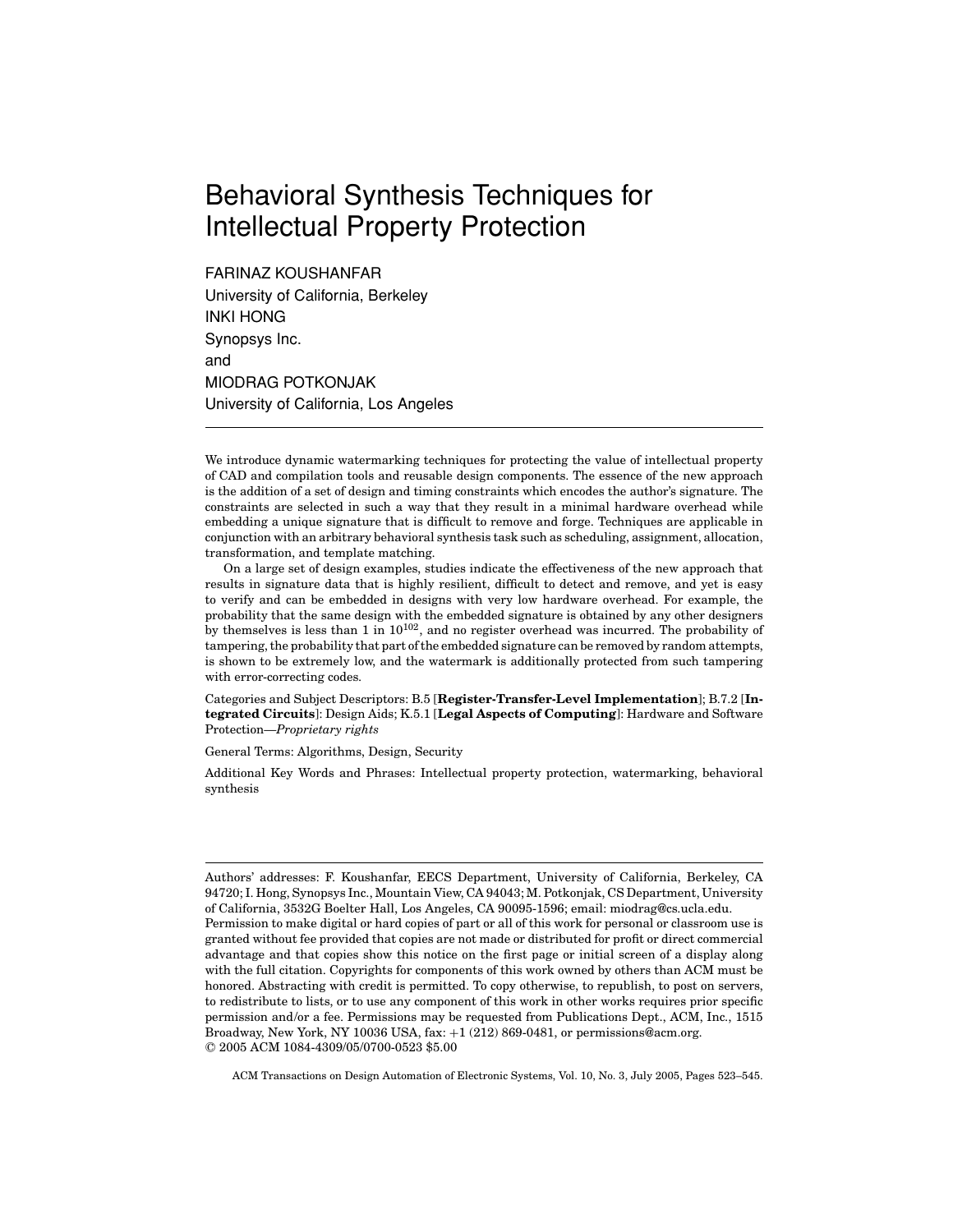## 1. INTRODUCTION

Reusable cores recently emerged as one of the most visible and important components on which future design approaches will be based. Exponential growth of both applications and implementation technology have outpaced the design productivity of the traditional synthesis process. There is a wide consensus that only through reuse of cores that the demands of pending applications and the potential ultra large-scale integration will be matched.

There is another wide consensus that viability of the new technology directly depends on the development of sound mechanisms for intellectual property protection [Girczyc and Carlson 1993; Virtual Socket Initiative1]. Although there are several forms of protection available for intellectual property in the electronic design automation industry that include patents, copyrights, trademarks, and trade secrets [Fernandez 1994], all these methods are insufficient and/or inapplicable for intellectual property protection of reusable cores. On the other hand, in the last few years, the rapid growth in watermarking or signature-hiding techniques in numerous areas, most often in connection with the Internet, has been observed. Numerous signature-hiding techniques have been proposed for image [Bender et al. 1996; Cox et al. 1996; van Schyndel et al. 1994], video [Hartung and Kutter 1999], voice [Boney et al. 1996] and text data [Berghel and O'Gorman 1996]. However, these techniques do not provide an adequate solution for intellectual property protection. Most of these techniques alter a large number of components in the object [Bender et al. 1996]. While in multimedia this alteration is invisible to human eyes and ears, in the case of designs and CAD tools, it will have unacceptable impact on the functionality and the correctness. A few static conventional watermarking techniques introduce relatively low distortions and may be applicable to the lowest levels of the design process such as mask production. However, these watermarks are relatively easy to detect and remove using the proper filtering process.

We propose a new steganography approach which is specifically developed for intellectual property protection of designs and CAD tools. The approach embeds distributed encoded messages in structural properties of designs at all levels of the design process with minimal hardware overhead while maintaining the correctness and functionality of designs. CAD tools are protected in the same way by embedding signatures in designs that they produce. The new approach is based on the key property of design-space exploration in behavioral synthesis that there are numerous competitive solutions. The idea is to select one of the competitive solutions which encodes a signature. Searching for such a solution with the embedded signature is, of course, a difficult, if not an impossible task. However, generating such a design that satisfies the original specified constraints as well as additional watermarking constraints is both easy and time efficient.

To illustrate the key ideas behind the new approach, we consider the design shown in Figure 1. The design is a 4th-order continued-fraction infinite impulse response (CF IIR) filter [Crochiere and Oppenheim 1975]. Figure 1(a)

<sup>&</sup>lt;sup>1</sup>Available at http://www.vsi.org.

ACM Transactions on Design Automation of Electronic Systems, Vol. 10, No. 3, July 2005.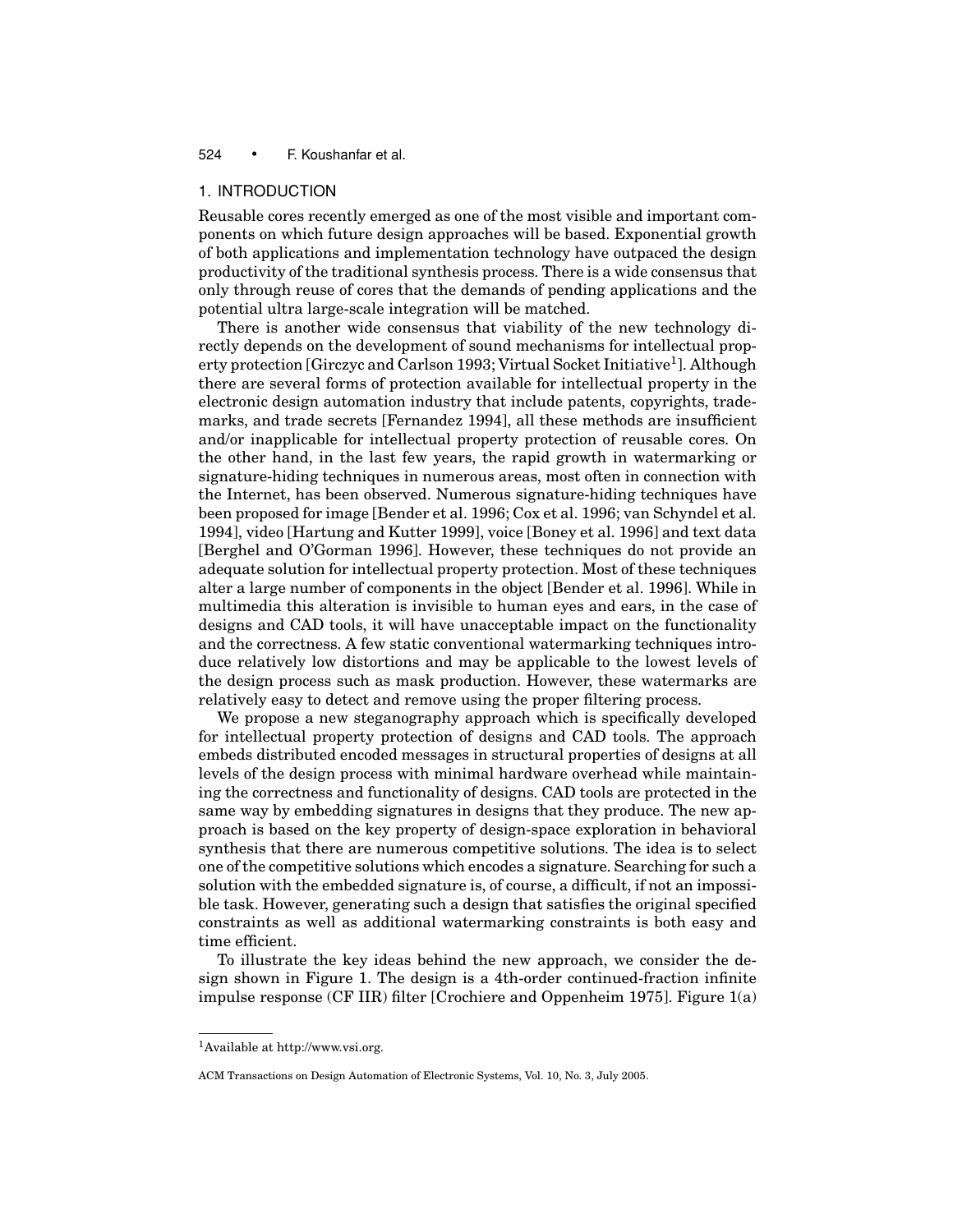#### Behavioral Synthesis Techniques for Intellectual Property Protection • 525



(c) Colored interval graph for the scheduled CDFG

(d) Control and Datapath embedded with a signature A7

Fig. 1. Motivational example: watermarking 4th-order CF IIR filter.

shows the control dataflow graph (CDFG) for the filter. Figure 1(b) presents a scheduled CDFG for the filter. The schedule uses 10 control steps. Values that are generated in one control step and used in a later step must be stored in a register during the intermediate control step transitions. A variable is *alive* between the time it is generated (written) and the last use (read) of it. This interval is called the *lifetime* of the variable. Two variables whose lifetimes do not overlap can be stored in the same register. The interval graph [De Micheli 1994] can be constructed as follows. For each variable, a node is made in the interval graph. Two nodes are connected if the lifetimes of the corresponding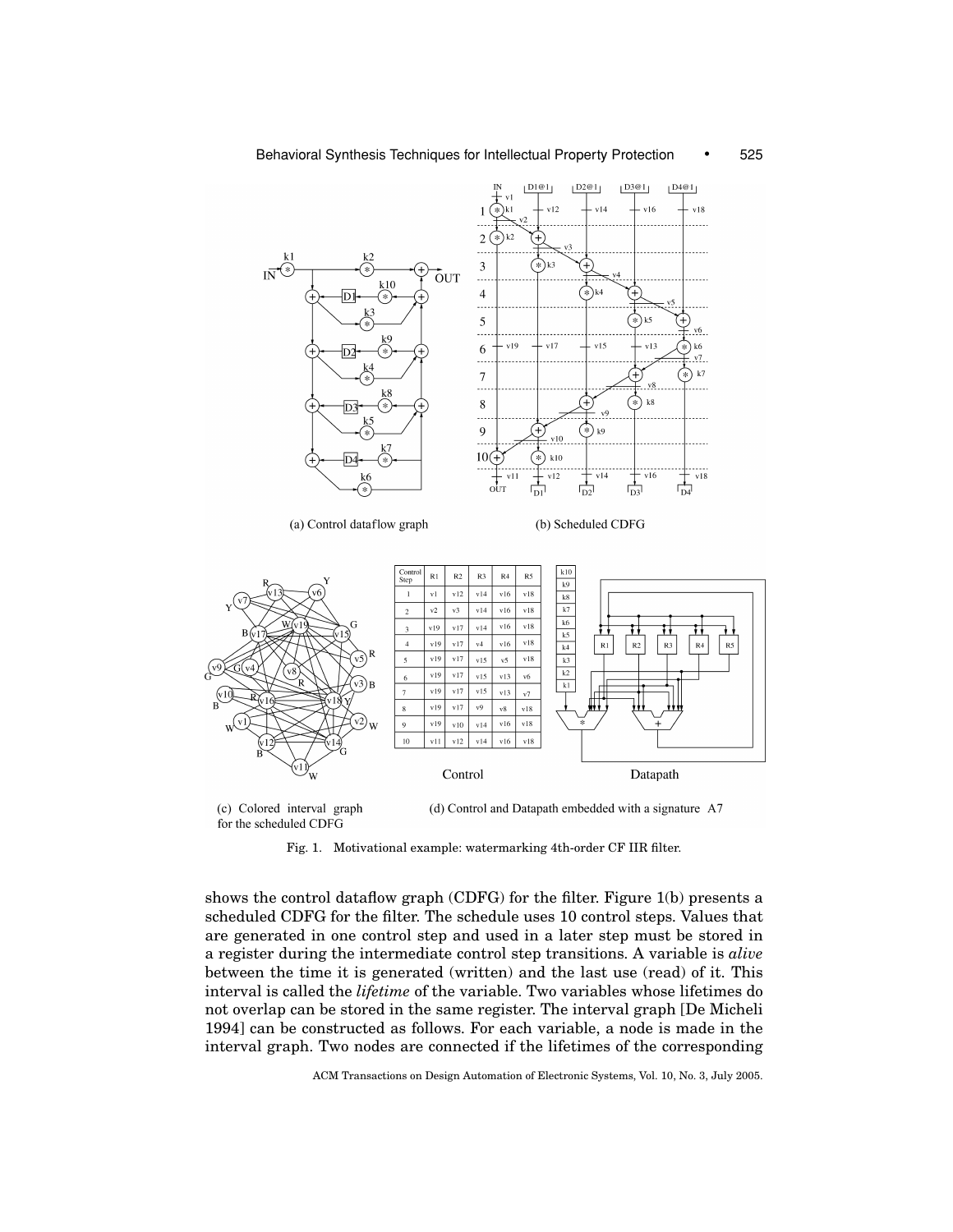variables overlap. Register allocation can be performed by coloring the interval graph. The graph coloring problem is formally defined in the following way:

#### **Problem:** GRAPH K-COLORABILITY

**Instance:** Graph  $G = (V, E)$ , positive integer  $K \leq |V|$ . **Question:** Is G K-colorable, that is, does there exist a function  $f: V \rightarrow$  $\{1, 2, \ldots, K\}$  such that  $f(u) \neq f(v)$  whenever  $\{u, v\} \in E$ ?

The interval graph for the example is shown in Figure 1(c). Since there are several cliques of size 5 (for example  $v_1$ ,  $v_{12}$ ,  $v_{14}$ ,  $v_{16}$ ,  $v_{18}$ ), we need at least 5 colors to color the graph. A coloring solution with 5 colors (**W**hite, **B**lack, **G**reen, **R**ed, and **Y**ellow) is shown in Figure 1(c). Figure 1(d) shows the resulting datapath and control with 1 adder and 1 multiplier after register allocation and binding are performed. In addition to the optimality in terms of the number of registers, the control and datapath is embedded with a watermark, A7, which is extremely difficult to detect without knowing the encoding rules. The essence of the new approach is the addition of a set of extra constraints which encodes the author's signature. For the register allocation problem, the extra constraints are imposed such that a set of variables are forced to be stored in different registers which result in extra edges in the interval graph. The interval graph along with the extra edges is shown in Figure 2(a).

We assume 7-bit ASCII encoding for the characters to be used in watermarking. All the nodes in the interval graph are sorted and numbered in the increasing order of the length of their lifetimes. In the increasing order of node numbers, each node is considered for embedding a single bit. After all the nodes are considered, we repeat the process from the first node in the order. For each bit in the watermark, the terminal node is chosen such that the terminal node number represents the bit value. To embed 1, the terminal node of the added edge should have an odd number. To embed 0, the terminal node of the added edge should have an even number. The first feasible node in the increasing order of node numbers, starting from the position right after the terminal node of the last edge added, is selected as the terminal node to embed the bit value. The added edges with their encoded values for our example are shown in Figure 2(b). They encode 10000010110111 in binary which is equal to A7 in the ASCII code. For graphs with reasonably many nodes, the probability that any register allocation method will result in the same solution with the watermark is extremely low. For example, the interval graph in Figure 1(c) has 35 unique coloring solutions with 5 colors. Therefore, there is a 2.9% chance that any good register allocation method finds the same solution, if we assume uniform probability for all possible 5-color solutions. Note that the proposed approach targets, and is progressively more effective for, large designs.

We introduce a dynamic watermarking technique for protecting the value of intellectual property of CAD tools and reusable core components. The essence of the new approach is the addition of a set of design and timing constraints as a preprocessing design step which encodes the signature of the author. The technique is dynamic: the watermarking constraints are chosen as a preprocessing step before the synthesis is performed and thus influence the final design. The constraints are selected in such a way that they result in the minimal overhead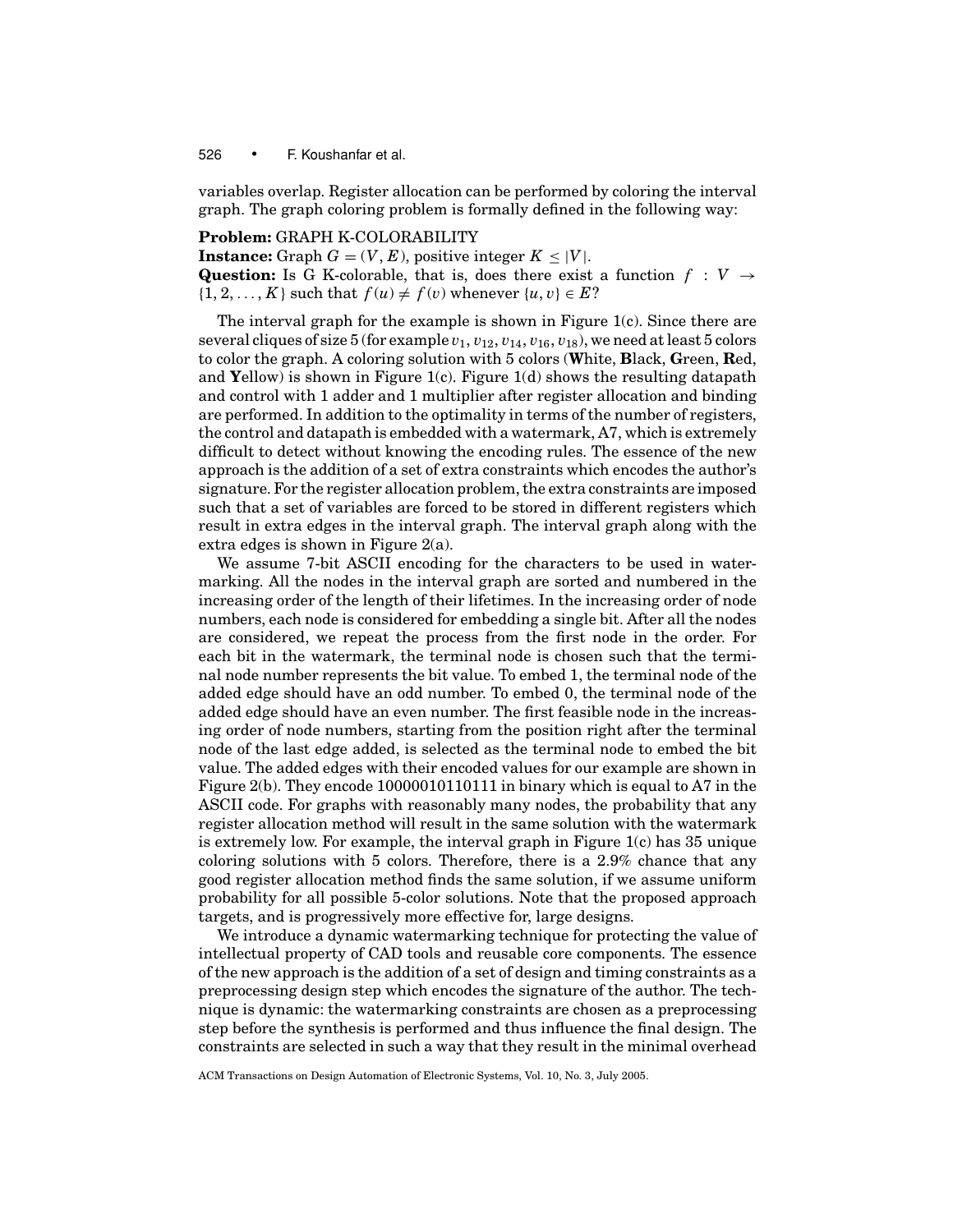

(a) Colored interval graph with the extra edges  $\operatorname{\mathsf{added}}$ 



(b) Extra edges with encoded values

Fig. 2. Illustrated explanation of how the signature A7 is embedded in the register allocation solution shown in Figure 1(c).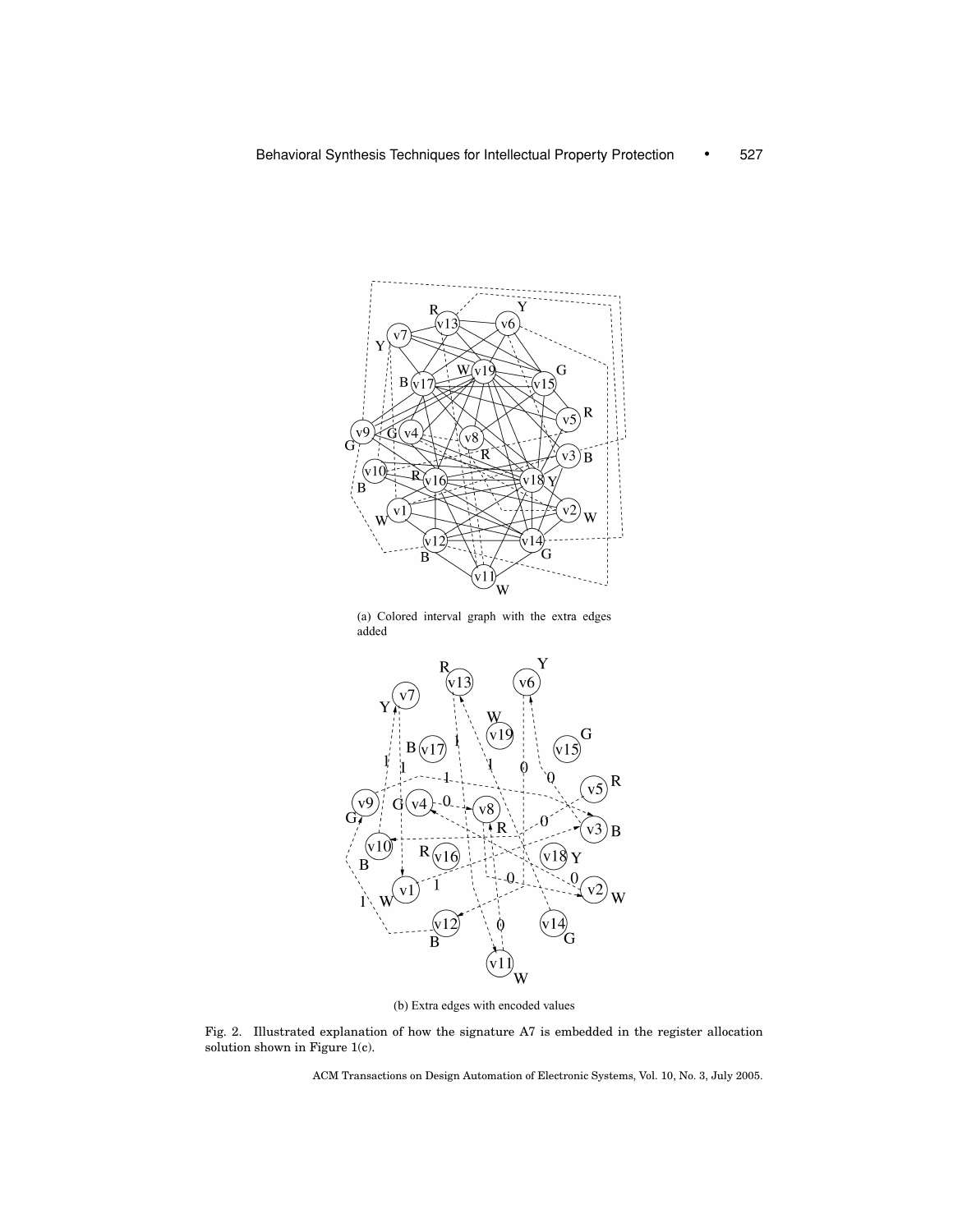in area, throughput, testability, and/or power consumption, while embedding the signature which is unique and difficult to detect and remove. The idea is based on the key property of design-space exploration in behavioral synthesis that consists of several interdependent NP-complete subsynthesis tasks where there exist many competitive solutions with similar quality.

The proposed technique has a spectrum of important unique properties. The technique is transparent to manual and automatic design processes and therefore can be used in conjunction with any available or future set of design tools. The generic technique is applicable to all design steps. It also provides the designers with the ability to easily embed their signatures in many different ways. Note that, in addition to the approaches discussed in this article, in a more comprehensive technical report [Koushanfar et al. 2003], we show how this scheme can be applied to several other behavioral synthesis tasks such as partitioning, scheduling, transformations, and template matching.

The introduction of the encoded quantitative message in the design enables the connection to the use of cryptographic techniques which, in turn, provide many exciting options for protection, including remotely erasable signatures. The technique allows many degrees of freedom to the designer regarding the selection of signatures such as which encoding schemes should be used, how many different signatures should be used, how large they should be, and exactly in which parts of the design they should be embedded.

From the point of view of watermarking technique, another novelty is the connection of watermarking to error-correcting codes which opens numerous possibilities for exponentially improving the reliability of the generic intellectual property protection techniques and provides a mechanism for detection of attempts for signature removal by unauthorized persons. We believe that simplicity, strength, low hardware overhead, distributive nature, resilience against tampering, and complete transparency will make the proposed technique the method of choice for industrial strength protection of designs, CAD tools, and algorithmic intellectual property protection.

## 2. RELATED WORK

In this Section, we review the most relevant related work on intellectual property protection, watermarking for multimedia and functional artifacts, and cryptographic techniques. The cryptographic techniques are used either to supplement the watermarking methods or in conjunction with them.

Data watermarking, also known as data hiding, a form of steganography [Johnson et al. 2001; Katzenbeisser and Petitcolas 2000], embeds data into digital media for the purpose of identification, annotation, and copyright. Throughout history, a multitude of methods and variations have been used to hide information. Recently, the proliferation of digitized media and the Internet revolution have been creating a pressing need for copyright enforcement schemes to protect copyright ownership. We can classify watermarking research along the following lines: watermarking of nonfunctional artifacts, watermarking of functional artifacts, other intellectual property protection techniques, and cryptographic attacks.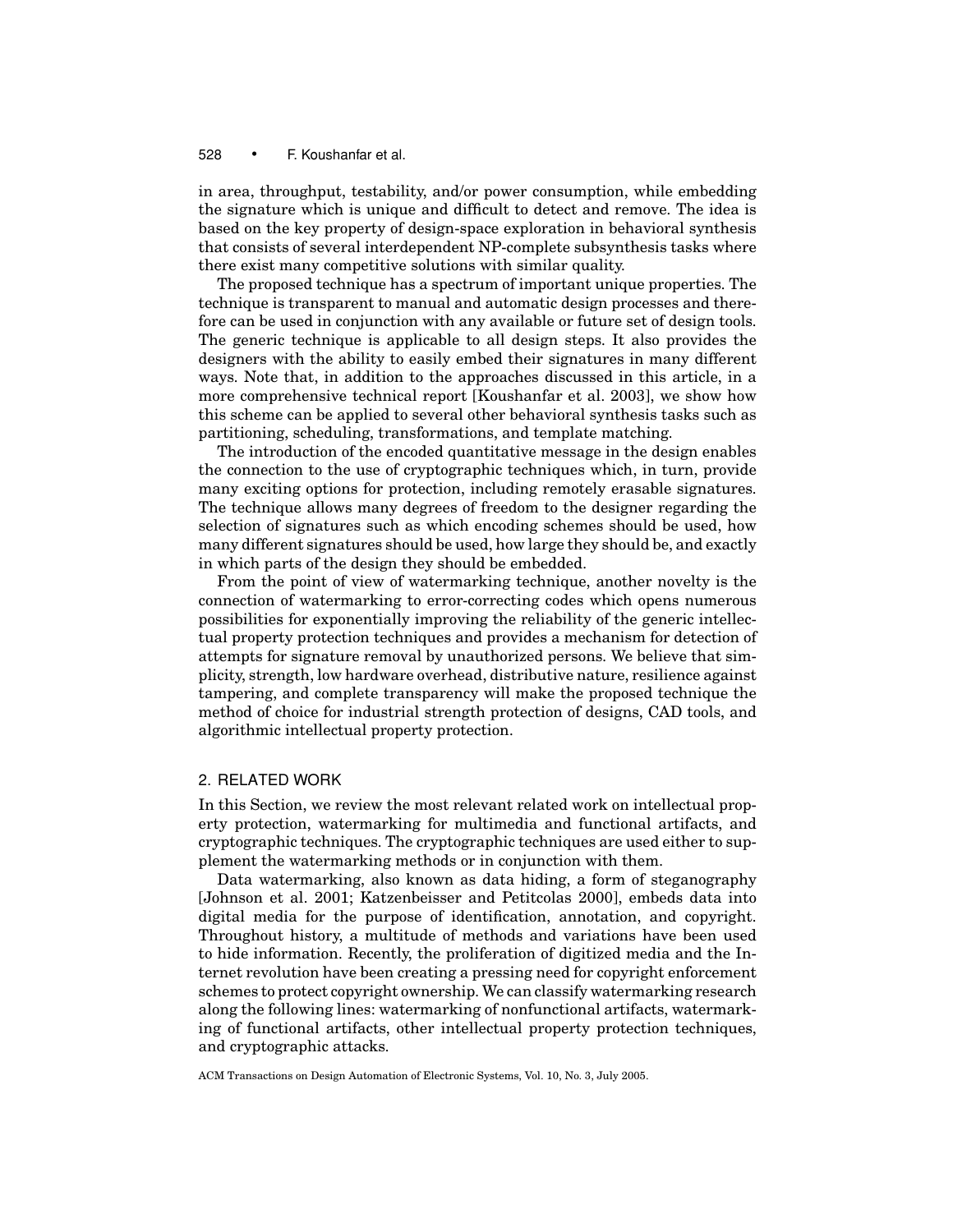Nonfunctional artifacts themselves can be classified into two categories: computer generated and from other sources. The latter refers to watermarking of digital texts, images, audio, and video data. The former group consist of animation (cartoon), maps, and compact representation of two- or three-dimensional objects.

The main idea in watermarking computer-generated artifacts is to conduct interpolation of the lines and planes dictated by the signature in such a way that the maximal discrepancy between the original specification and the watermarked instance is maintained within the user specified limits. Several techniques have been proposed, for example, [Yeo and Yeung 1999], Benedens and Busch [2000], and Ohbuchi et al. [2000] introduced watermarking schemes for two- and three-dimensional graphical objects. Khanna and Zane [2000] conduct watermarking on map objects. Benedens and Busch [2000] present a watermarking scheme for computer animation (meshes).

For texts, three methods have been proposed for applying watermarking: text-line coding, word-space coding, and character coding [Berghel and O'Gorman 1996]. Brassil et al. [1999] present a summary of the copyright protection for the electronic distribution of text documents. Bender et al. [1996] evaluate various techniques for data hiding in digital media in light of three applications: copyright protection, tamper proofing, and augmentation data embedding. Craver et al. [1996] discussed a possible attack to any watermarking scheme for multimedia images and proposed a method which is resilient to such attack. Two methods for watermarking images which are highly sensitive to noise and are easily corrupted are proposed in Schyndel et al. [1994]. A promising method based on spread-spectrum which is difficult to intercept and remove but may introduces perceivable distortion into the host signal has been proposed by Cox et al. [1996]. Yeung et al. [1997] addressed the requirements, techniques, and applications of digital watermarking targeted for high-quality images. An overview of image watermarking can be found in Hartung and Kutter [1999]. Kutter and Winkler [2002] propose a perceptual model for hiding a spread-spectrum watermark of variable amplitude and density in an image. Podilchuk and Zeng [1997] proposed a method to apply visual models developed for image compression to digital watermarking of images which resulted in transparent and robust watermarking. Hartung and Kutter [1999] presented a scheme for robust interoperable watermarking of MPEG-2 encoded video in video broadcast applications. Swanson et al. [1997] presented a watermarking procedure for video where individual watermarks were created for objects within the video. Boney et al. [1996] presented a technique for embedding digital watermarks into audio signals. A novel audio watermarking scheme based on spread-spectrum was developed by Kirovski and Malvar [2001].

In watermarking functional artifacts, several methods have been proposed since the original submission of this article. The watermarking-based hardware IPP technique can be classified according to two criteria: the level of abstraction used for augmentation of the design specification with signature and according to employed watermarking protocol. Watermarking techniques have been proposed at all level of design process, including the algorithm-level [Kim et al. 1998; Rashid et al. 1999; Chapman and Durrani 2000], high-level [Kirovski

ACM Transactions on Design Automation of Electronic Systems, Vol. 10, No. 3, July 2005.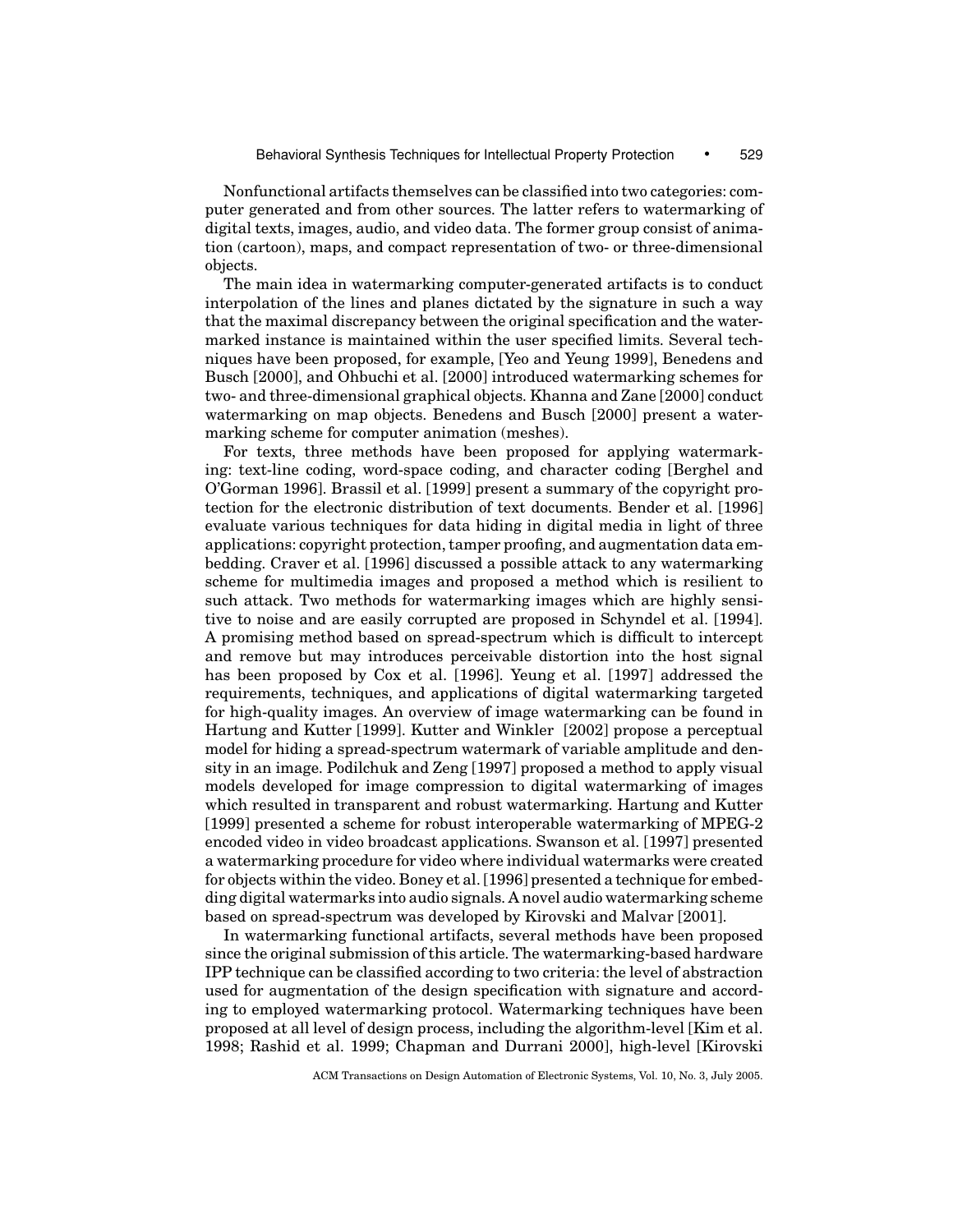et al. 1998; Kirovski and Potkonjak 2003], logic synthesis [Meguerdichian and Potkonjak 2000; Oliveira 2001], FPGA-based physical level synthesis [Lach et al. 1998, 2001], and physical synthesis [Charbon 1998; Torunoglu and Charbon 1999; Kahng et al. 2001; Newbould et al. 2002]. Also, in addition to watermarking digital designs, several efforts were dedicated to watermark analog and mixed signal designs [Newbould et al. 2001; Irby et al. 2001].

In addition to being the first watermarking-based IPP scheme at the time of the initial submission of the first version of this article, there are several distinctions between this work and other publications. First, it is important to observe that it is most beneficial to apply watermarking as early as possible in the design process. This is so because, in this situation, all the consequent tasks are also protected. In addition, there are many steps during behavioral synthesis, instances of the problem have a large number of components, and the induced overhead has a good chance of being low because it is difficult to predict the final impact of the proposed architectural solution. Also, almost all watermarking techniques proposed in this article are essentially directly applicable to software protection, the market segment where piracy is a much larger problem than in hardware protection. Finally, this is only article that discusses the potential attacks on the IPP hardware schemes.

There are a number of other relevant intellectual property protection and detection techniques that are also the subject of active research. Obfuscation is an approach that takes a program (or a circuit) specification as its input P and produces a new description F(P) that has the same functionality as P, which is "unintelligible" [Hada 2000]. Hardware and software metering is a technique that enables reliable low-overhead proofs for the number of manufactured parts and copied programs [Koushanfar et al. 2001]. SiidTech has proposed an approach for integrated circuit identification from random threshold mismatches in an array of addressable MOSFETs. The technique leverages on the random threshold mismatches formed during fabrication [Lofstrom et al. 2000]. Other related research areas are reverse engineering and forensic engineering. Reverse engineering is a method to extract the original design based on the attributes of a few instances of the designed data, hardware, or software [Kumagai 2000]. Computational forensic engineering (CFE) identifies the entity that created a particular intellectual property (IP). Rather than relying on watermarking content or design, the generic CFE methodology analyzes the statistics of certain features of a given IP and quantities the likelihood that a well-known source has created it. Recently, a computational forensic engineering technique for IPP have been proposed by Wong et al. [2001]. Another related research area that is worth mentioning is security of the C code. Wagner et al. [2000] presents a statistical analysis scheme for finding potential buffer overrun vulnerabilities in security-critical C code. Secure Internet delivery of the integrated circuit from the design house to the fabrication company is yet another related active area of research.

One approach to data security is to use cryptographic techniques. The cryptographic techniques can be used to supplement the watermarking methods, for example, by encrypting the embedded watermark. In cryptology, the information is scrambled using an encryption transformation before it is sent, and the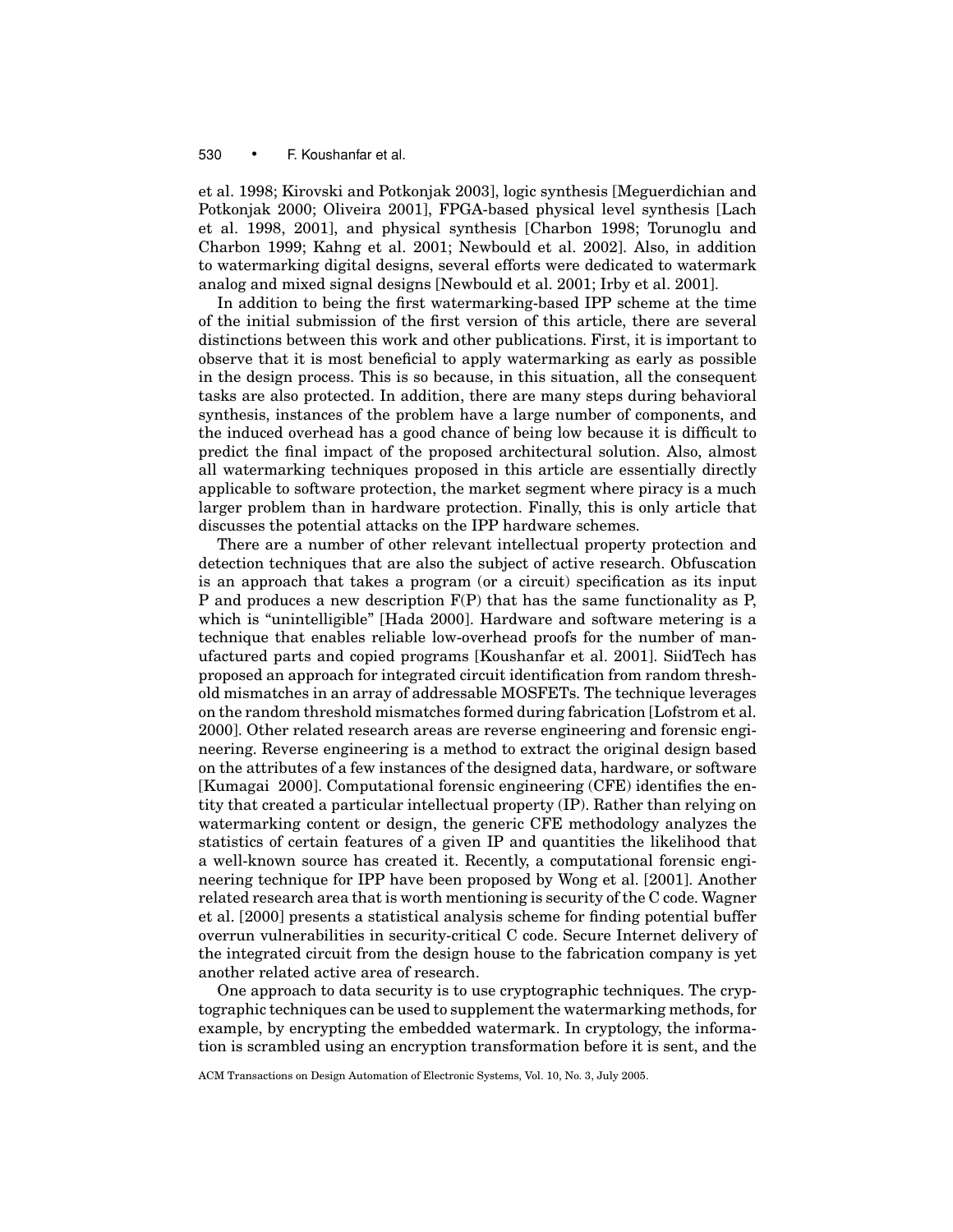information can be viewed after de-scrambling with the decryption transformation. Note that cryptography does not put the signature in the information, but restricts access to the document. A public-key cryptosystem can be used to implement an electronic mail system in which messages are kept private and can be signed [Schneier 1996].

#### 3. TECHNICAL BACKGROUND

We selected as our computational model synchronous dataflow (SDF) [Lee and Messerschmitt 1987]. The SDF is a special case of dataflow in which the number of data samples produced or consumed by each node on each invocation is specified a priori. Nodes can be scheduled statically at compile time onto programmable processors. We restrict our attention to homogeneous SDF (HSDF) where each node consumes and produces exactly one sample on every execution. The HSDF model is well suited for specification of single task computations in numerous application domains such as digital signal processing, video and image processing, communications, control, information and coding theory, and multimedia.

The syntax of a targeted computation is defined as a hierarchical controldataflow graph (CDFG) [Rabaey et al. 1991]. The CDFG represents the computation as a flow graph with nodes, data edges, and control edges. The semantics underlying the syntax of the CDFG format, as we already stated, is that of the synchronous dataflow model.

The proposed method can be also applied to other computational and hardware models. Note that since the proposed method is based on adding more constraints, it is likely that it will be more efficient in more complex computational and hardware models. However, it is important to note that, due to the much more dynamic nature of the code, it may be significantly harder to perform signature detection. Therefore, additional studies are required to asses the viability of the proposed watermarking schemes in other domains.

Behavioral synthesis transforms a given behavioral specification into a register-transfer level (RTL) description that can implement the given behavior. Many research works in behavioral synthesis have been performed in the past decade. Behavioral synthesis is now considered a mainstream CAD activity and several products are commercially being offered. Behavioral synthesis encompasses a variety of synthesis tasks such as scheduling, allocation, binding, partitioning, module selection, and transformations. An overview of the field can be found in De Micheli [1994].

Cryptographic techniques are relevant to the first step of the proposed intellectual property protection techniques. The author's signature data are enciphered and then embedded. The specific method we use involves a cryptographic hash function such as MD5, a public key cryptosystem such as RSA, and a stream cipher such as RC4 [Schneier 1996].

A cryptographic hash function is a collision-free one-way hash function *H* that takes variable-length input *x* and returns a fixed-length output  $H(x)$ . The collision-free property means that finding messages x and y such that  $H(x)$  =  $H(y)$  is computationally intractable. The one-way property means that given

ACM Transactions on Design Automation of Electronic Systems, Vol. 10, No. 3, July 2005.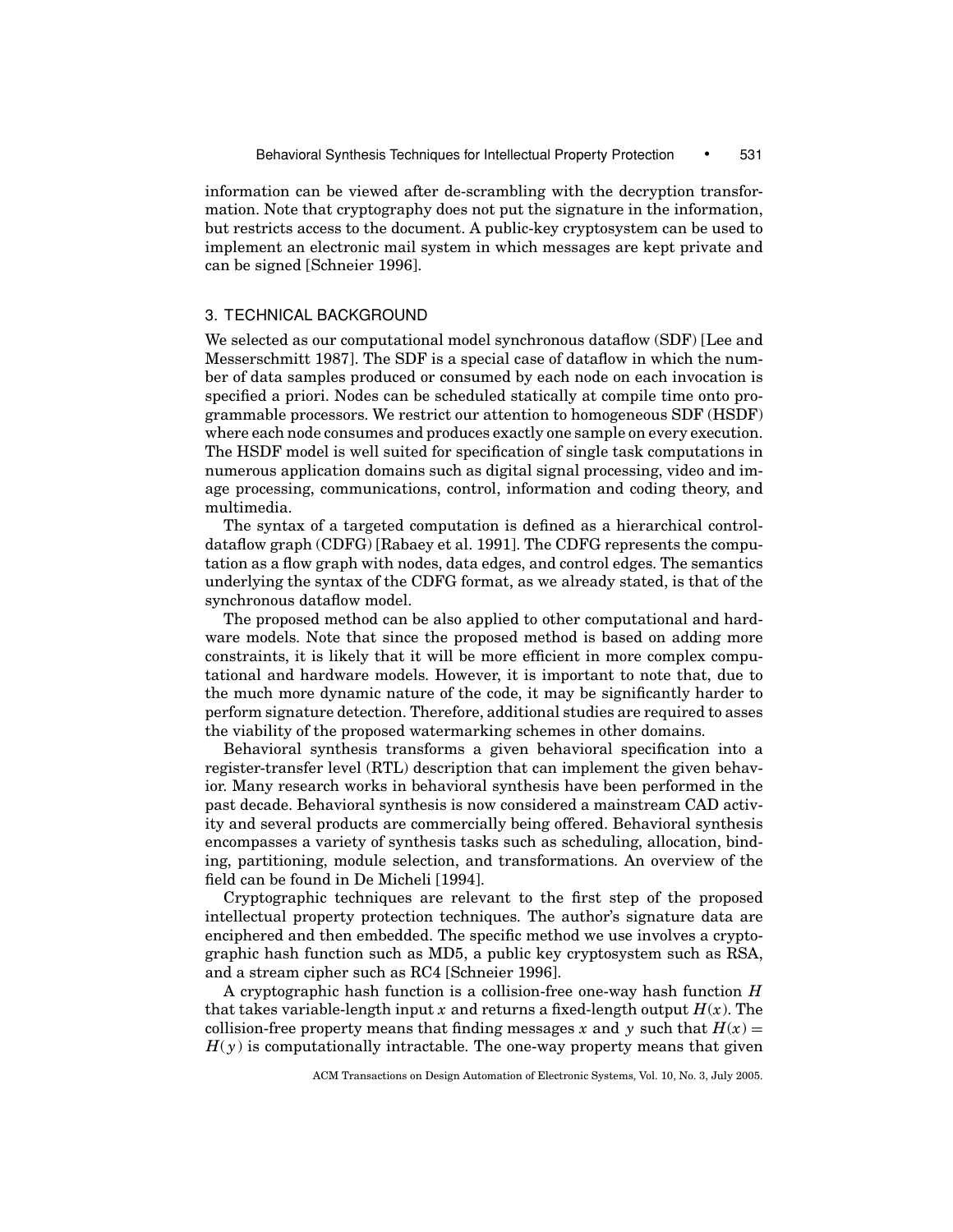a hash value *h*, finding an input *x* such that  $H(x) = h$  is computationally intractable.

A public key cryptosystem is a cryptosystem that allows one to safely publish his/her key required to encrypt a message sent to the person. One has a private key that allows him/her to decrypt the messages encrypted with his/her public key. The decrypting key should not be easily computed from the encrypting key. The security of RSA is based on the difficulty of computing prime factorization of large numbers. A stream cipher is a generator of a pseudo-random bitstream called *keystream*. This *keystream* is combined with a plaintext message by a bitwise exclusive-or operation to produce a ciphertext.

To improve the reliability of the proposed intellectual property protection techniques, an error-correcting and detection code for the embedded signature can be employed. The error-correcting and detection code can provide a mechanism for detection of attempts for signature removal by unauthorized persons. In the implementation, the BCH codes [Lin and Costello 1983] have been used to encode the signature data. For any positive  $l$  ( $l \geq 3$ ) and  $m$  ( $m < 2^{l-1}$ ), there exists binary *m*-bit-error-correcting BCH codes for the *k*-bit signature, where  $k = 2<sup>l</sup> - 1$  [Lin and Costello 1983].

# 4. OBJECTIVES AND METRICS FOR WATERMARKING

In this section, we lay out the technical foundations required to develop a consistent quantitative approach for intellectual property protection using watermarking techniques. While the data-hiding techniques are to a certain extent inevitably related to subjective criteria about what authorized users, potential nonauthorized users, and sellers are able to detect and remove, we focus our attention on the most relevant objective criteria. We first analyze the key watermarking properties which imply the quality of the associated data-hiding technique. We conclude the section by summarizing the selected numerical metrics which quantify the effectiveness of a proposed steganography technique for design properties.

#### 4.1 Objectives

In order to be effective, the watermark should exhibit the following properties.

- —*Correctness of Functionality.* The correctness of functionality such as timing and design requirements should not be affected by the watermark.
- —*Low Hardware Overhead.* The watermark should result in low design performance (e.g. area, testability, and power consumption) overhead.
- —*Transparency.* The addition of a watermark to designs by CAD tools should be completely transparent so that it can be used for any existing CAD tools and designs. Therefore, watermarking should be done either as preprocessing or postprocessing step.
- —*Proof of Authorship.* The watermark should be readily detectable by the owner and law enforcement authorities. The watermark should unambiguously identify the owner and should be accompanied with the convincing mathematical proof on its quality.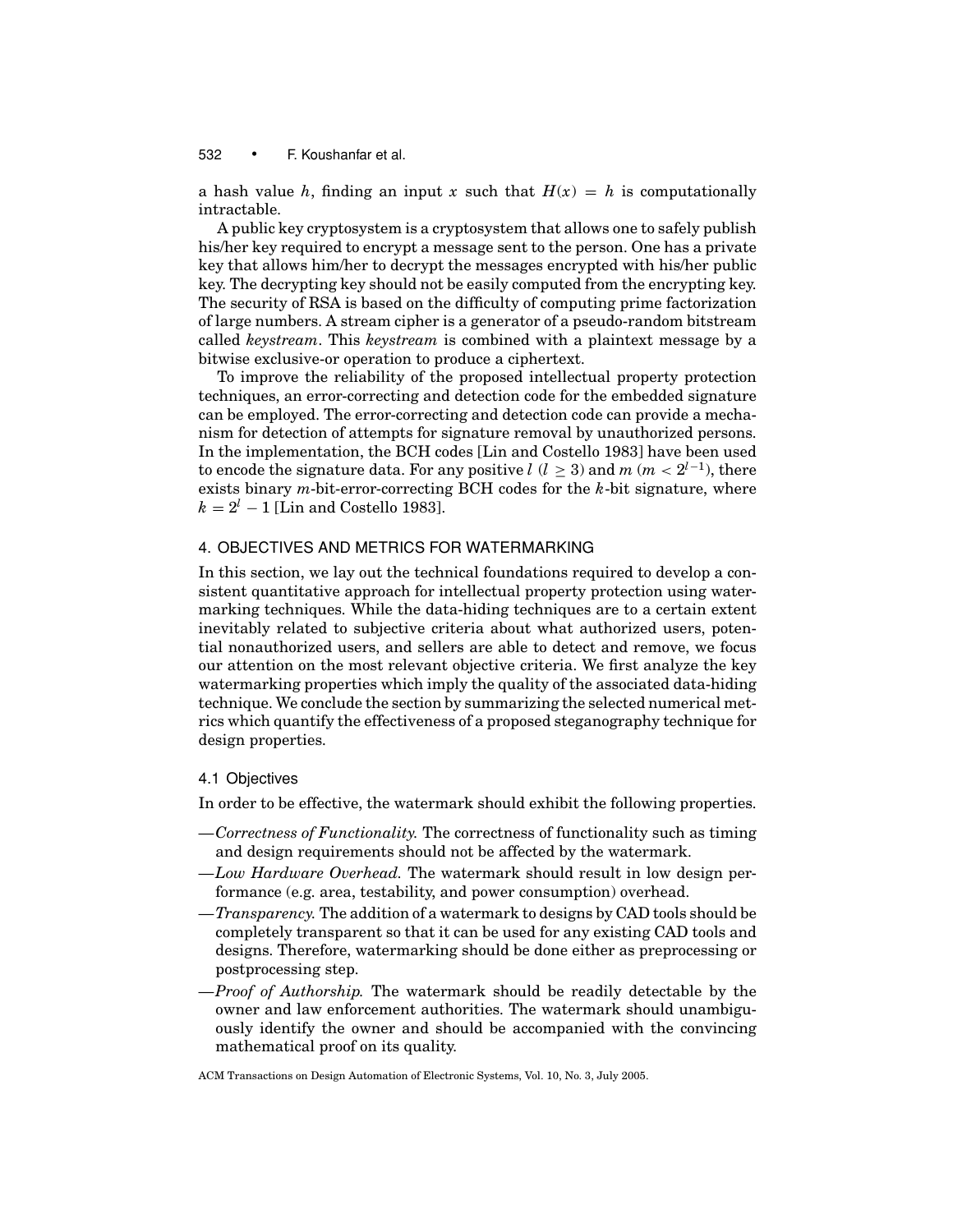- —*Difficult to Locate.* The watermark should be unobtrusive (perceptually invisible). If thieves could find it, they would solve the most difficult piece of the watermark removal problem. Note that being difficult to detect implies that special knowledge is required to detect the watermark.
- —*Resilience.* The watermark must be difficult or impossible to remove, at least without significantly degrading the quality of the original design. It must be difficult to remove by any techniques which do not have complete knowledge of the design. In particular, the resilience against the standard optimization techniques and local reengineering approaches is important. Furthermore, the watermark should be fault tolerant so that even if part of it is removed, the authorship message is still preserved.
- —*Proportional Part Protection.* The watermark should be distributed all over the design in order to facilitate the protection of not only the complete design, but also its parts. Ideally, more valuable parts are proportionally more strongly protected.
- —*Signature Detection.* The watermark should be easy to detect. In addition, the cost of detecting the presence of the signature should be low. Finally, it is preferable that the signature detection and demonstration can be accomplished in such a way that its exact position and structure are not revealed.

Note that these objectives are often mutually conflicting. For example, making the watermark large and more difficult to remove is likely to result in more degradation in design metrics.

#### 4.2 Metrics

From the objectives for the watermark, the following metrics which allow the comparison and evaluation of different watermarking techniques can be identified.

- —*Strength of the Authorship Proof.* The probability of *coincidence*, *PC*, that the same design with the watermark is produced by any other authors must be minimized. The probability is proportional to the probability that any specific design is produced by a synthesis tool or by a manual design. For example, if there exist *k* designs of the same quality, we assume that the probability that any one of them is produced by a design procedure is 1/*k*.
- —*Resilience.* The better the watermark, the more difficult it is to be removed. There are several objectives that indirectly allow low removability. First, the invisible watermark can prevent some thieves from immediately attempting to remove it. If thieves could find it, they would try to remove it. Second, providing more fault tolerance to the watermark can be instrumental in achieving a lower level of removability. Third, when the watermark is distributed all over the design, it is more likely to prevent its removal. Therefore, we numerically define the resilience by the following parameters: (i) the probability that *k* bits of the watermark is removed by random tampering, for example, changing a register assignment of one variable in register binding, (ii) the number of bits in the watermark, and (iii) the percentage of the number of bits which can be removed while preserving the initially encoded authorship message.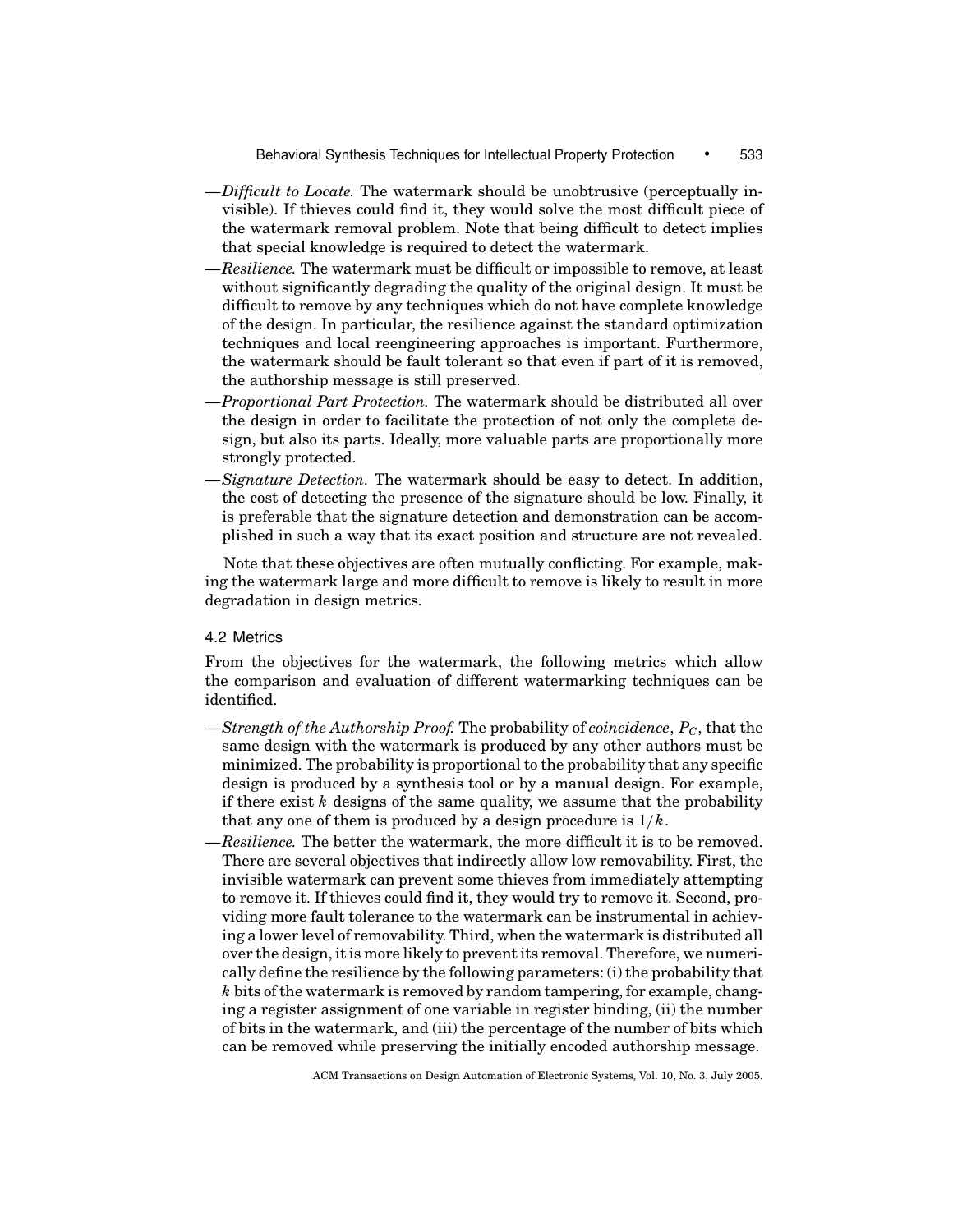

Fig. 3. The global flow of the generic approach.

—*Design Metrics Degradation.* The degradation of the design metrics by the watermark must be minimized. This metric is conflicting with the *resilience* metric. Therefore, the levels of resilience and design metrics degradation must be carefully determined. The design metrics degradation is quantitatively expressed by a percentage alteration of the relevant design metrics due to the embedding of the watermark.

## 5. INTELLECTUAL PROPERTY PROTECTION USING WATERMARKING

The generic approach for watermarking designs is shown in Figure 3. The essence of the new approach is the addition of a set of design and timing constraints which encodes the author's signature. The constraints are selected in such a way that they result in minimal hardware overhead impact, while embedding the signature to make it difficult to detect and remove. The selection of the constraints depends on the employed encoding scheme.

Distributors of intellectual property such as hardware design, software, documents, and images wish to prevent registered users from releasing unauthorized copies. Finger-printing allows a distributor to detect any unauthorized copy and trace it back to the user by uniquely marking and registering each copy of the intellectual property.

#### 6. WATERMARKING FOR REGISTER ALLOCATION AND BINDING

#### 6.1 Signature Data Selection, Encoding, Encryption, and Protection

The two variables which do not have overlapped lifetimes can share a register. The interval graph describes the register-sharing possibility between variables. Register allocation is performed by coloring the interval graph using the graphcoloring algorithm. Therefore, as shown in the motivational example in Section 1, the watermark for register allocation and binding solutions can be embedded in designs. First, the signature data to be embedded should be selected. The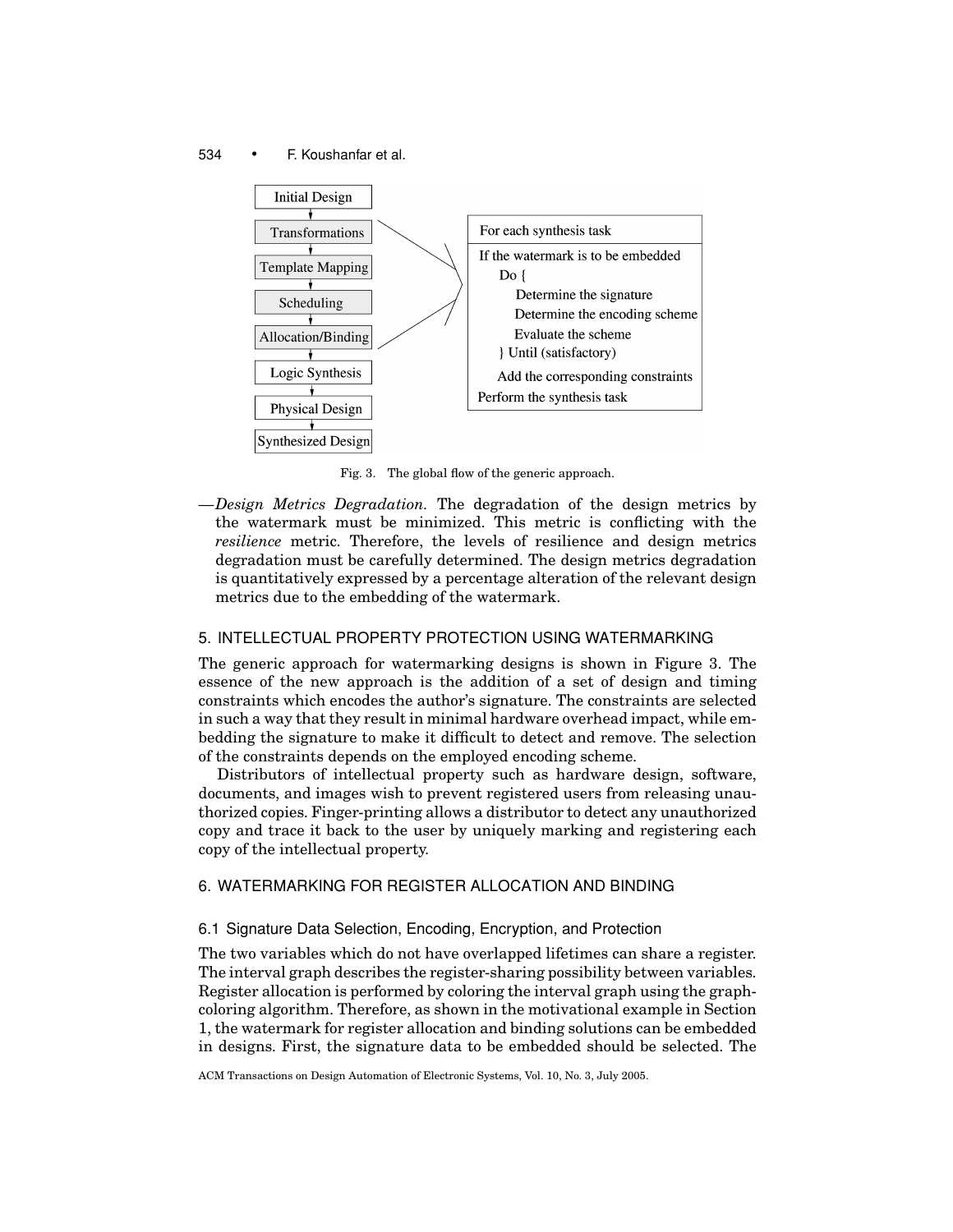signature data should be selected such that they uniquely identify the author as the owner of the design.

The selected signature data need to be encoded so that they can be embedded in the design. We note that different encoding schemes will result in different quality watermarking solutions. However, by using a cryptographic technique, the encoded message, by any encoding scheme, can be transformed to a pseudorandom bitstream. After selecting the encoding scheme for the signature data, the author's encoded signature data are enciphered and then embedded. This step results in two advantages. First, it strengthens the proof of authorship by allowing only the designer with the secret key to decipher the signature data. Next, it makes the signature data look like a random bitstream so that the detection of the signature data by unauthorized users, using any type of statistical analysis, becomes harder.

The message is enciphered in the following steps. First, the author's signature data is applied to MD5 cryptographic hash function. The generated hash is encrypted by the public key of the designer using RSA public key cryptosystem. Using the obtained cipher as an input, RC4 stream cipher generates a pseudorandom keystream. This keystream is combined with the plaintext signature data by a bitwise exclusive-or operation to produce the ciphertext signature data. Finally, the ciphertext signature data are embedded as extra constraints in the design.

As described in the motivational example in Section 1, we assume the ASCII encoding for the characters to be used in watermarking for graph coloring. All the nodes in the interval graph are sorted and numbered in the increasing order of the length of their lifetimes. In the increasing order of node numbers, each node is considered for embedding a single bit. Each consecutive 7-added edges represent a character in the ASCII code. After all the nodes are considered, we repeat the process from the first node in the order. For each bit in the watermark, the terminal node is chosen such that the terminal node number represents the bit value. To embed 1, the terminal node of the added edge should be an odd number. To embed 0, the terminal node of the added edge should be an even number. The first feasible node in the increasing order of node numbers, starting from the position right after the terminal node of the last edge added, is selected as the terminal node to embed the bit value. This scheme is to add extra edges more evenly in the graph.

To improve the reliability of the proposed intellectual property protection techniques against tampering of design, an error-correcting and detection code for the embedded signature is employed. The *m*-bit error-correcting BCH codes [Lin and Costello 1983] have been used to encode the signature data.

#### 6.2 Signature Detection

No watermarking scheme is complete without a signature detection procedure. The goal of the signature detection procedure is to check the existence of an alleged integrated circuit-specific watermark. Signature detection can be accomplished in a variety of ways. Different approaches provide different tradeoffs in terms of cost, time effort, and preservation of the integrated circuits. All signature detection techniques themselves have two phases. The first phase is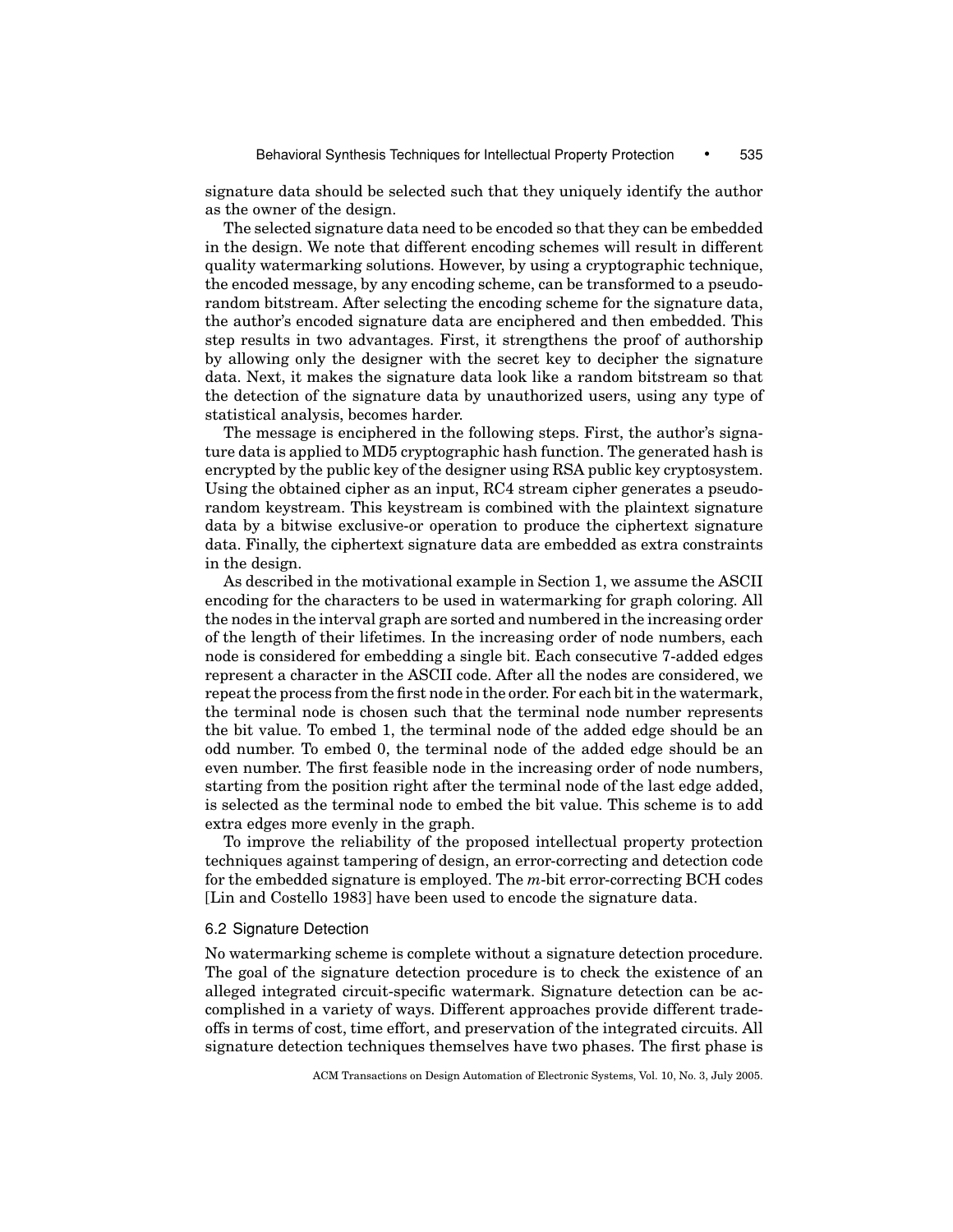collecting the information about the relevant structural properties of a design and complete or partial reconstruction of the design specification at one or more levels of abstraction. The second phase is signature verification. The goal of this phase is to evaluate the presence of the constraints that correspond to the signature in the design under inspection. This phase can be easily accomplished using an inspection and comparison with the initial watermarked design. Therefore, the second phase is identical for signature detection procedures and can be done in linear time with respect to the number of superimposed constraints. Note that zero knowledge techniques can be used to demonstrate the presence of the signature without revealing its location and content [Schneier 1996]. There are a number of alternatives for the first phase, including the following.

*Reverse engineering.* There are a number of research and industrial labs that have developed a variety of technologies for reverse engineering. Complex state-of-the-art designs can be reverse engineered in a few days. Usually, the protective layers of integrated circuits are removed, and the physical layout is scanned. After that, this information is processed, reverse engineered, and the specifications at higher levels of abstraction are obtained. Several references provide additional information about reverse engineering process for integrated circuits [Anderson and Kuhn 1996; Kumagai 2000].

*Measuring time delays of gate-level signals and energy consumption.* Recently, a number of very popular power and time delay measurement-based techniques have been proposed as an effective means for breaking the security of integrated circuits that realize cryptographical protocols [Kocher 1996, 1999]. These techniques enable the observer to draw conclusions about the operations conducted in a unit by observing the energy consumption or the time-of-arrival of a signal on a particular port.

*Fault-inducing radiation.* Another effective way for attacking cryptographical protocols is based on exploring the faults induced after a design is exposed to radiation. It has been demonstrated that after the faults are induced, one can deduce enough about the internal structure of the design and secret values to break popular cryptographical protocols. Similarly, the observed information can be used to obtain the details of how a particular functionality is implemented and, therefore, can facilitate the signature detection process.

*Access using don't care states.* Finite state machines (FSMs) of many designs typically have one or more don't care states. These states can be used to initialize sequences for traversing all of the states in FSM. Once one has the knowledge about the FSMs that control reads and writes to the registers, reconstruction of the coloring of the conflict graph is an easy task. Note that this technique can be further augmented using test-scan and debugging hardware resources.

*Numerical stability-based methods.* Several behavioral synthesis steps alter numerical stability of the design. If these steps are properly conducted, the design still provides solutions that are within user specified levels of tolerance.

The final remark regarding signature detection is that its detection is not impacted by the design modifications at the logic synthesis or the physical design level (e.g., changes of layout) because these modifications do not alter design specifications at the behavioral level. On the other hand, changes at the behavioral level imply a very high probability for changes at lower levels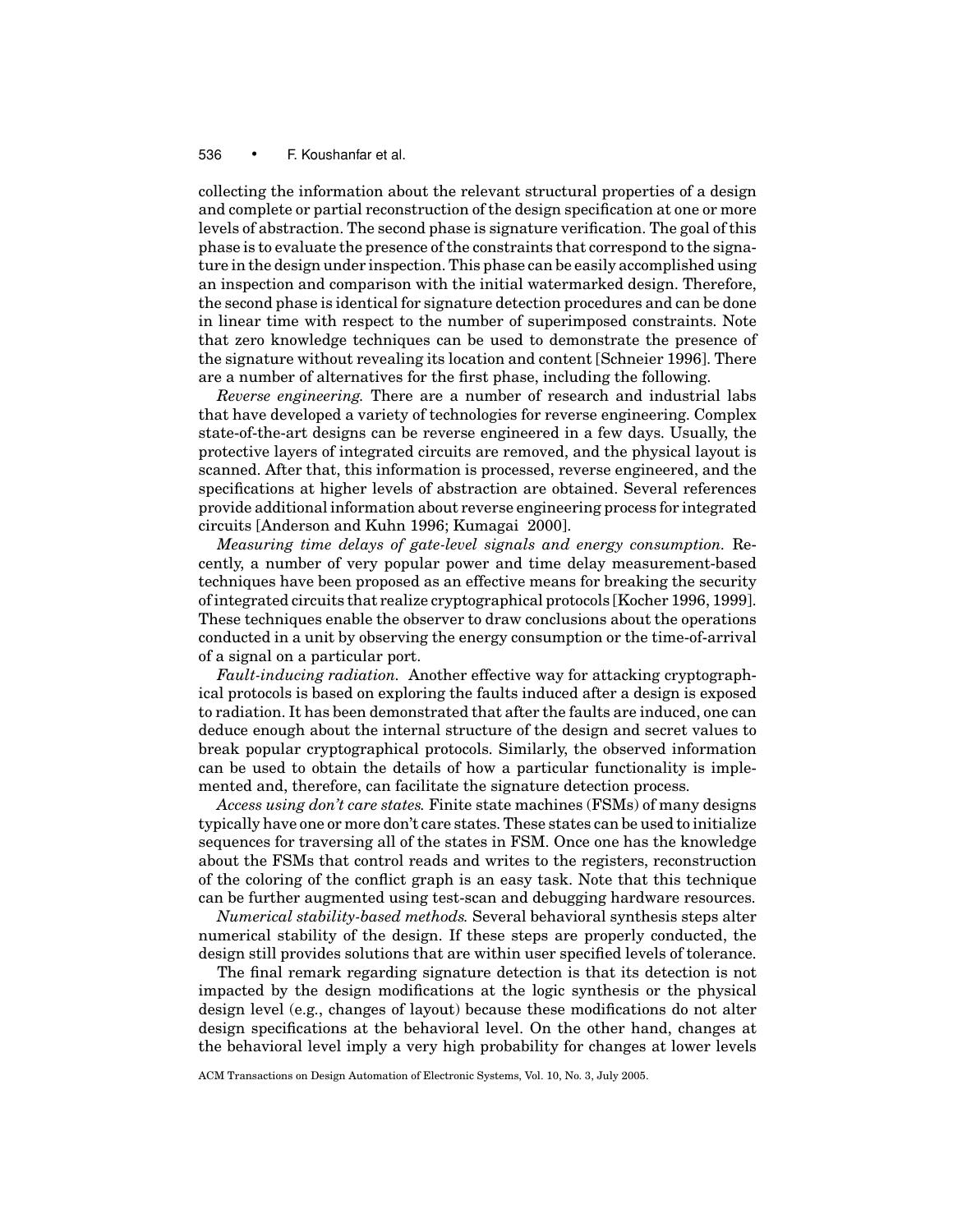and provide additional protection against these alternations. Note that after minor changes at the behavioral level, one can use the modified copy detection techniques to identify parts of the watermark in nonaltered paths.

#### 6.3 Statistical Calculation of Intellectual Property Protection Strength

The probabilities of coincidence and tampering for the watermark are especially primary indicators of its protection strength. We note that the use of the terminology "probability" does not follow its exact meaning from mathematics in a rigorous sense. Rather, the term "probability" in this subsection is used as an approximation to the actual probability. We provide the formula to compute the probabilities for random graphs in graph coloring. For other synthesis tasks, the probabilities can be defined and computed similarly. For a random graph  $G_{n,p}$  with *n* nodes and edge probability *p*, suppose *c* colors are used, and  $k$  edges are added as watermarking constraints. Let  $P_C$  denote the probability of generating the same coloring solution with the signature, given that the solution uses the same number of colors.

$$
P_C = \left(1 - \frac{1}{c}\right)^k.
$$

The probability that any register allocation method will result in the same solution as the watermark is extremely low for graphs with reasonably many nodes. For example, consider a random graph  $G_{1000,0.1}$  with 23 colors. Suppose the watermark uses 4990 extra edges. The probability that any two nodes with no connecting edges are assigned different colors is  $1 - \frac{1}{23}$ . The probability that all 4990 pairs of nodes in the watermark are assigned different colors is  $(1 - \frac{1}{23})^{4990} \approx 4.65 \times 10^{-97}$ . Experimental results have shown that no register overhead for this watermark is incurred. Let  $P_T$  denote the probability of removing one or more signature bits by changing the colors of one node. We approximate the  $P_T$  by

$$
P_T=1-\left(1-\frac{k}{\frac{n(n-1)(1-p)}{2}}\right)^{\frac{n}{c}-1}
$$

.

This is so because, on average, there are *n*/*c* nodes with the same color. The probability that no signature bit is removed can be approximated by the probability that there are no encoded edges between the *n*/*c* nodes with the same color.

From these formulas, we note that  $P_C$  decreases exponentially as the number of bits in the signature increases. Thus, it is better to use a larger signature to prove the authorship. We also note, however, that  $P_T$  increases as the number of bits in the signature increases which means that it is better to use a smaller signature to prevent tampering. These two requirements are mutually contradictory. The problem can be resolved by using error-correcting codes. We can achieve low  $P_c$  and  $P_T$  by embedding a large signature with *m*-bit error-correcting codes where *m* should increase as the number of bits in the signature increases. The probability of tampering after *m*-bit error-correcting codes are used is approximated by  $\sum_{i=m+1}^{\frac{n}{c}} P_i$ , where  $P_i$  is the probability that *i*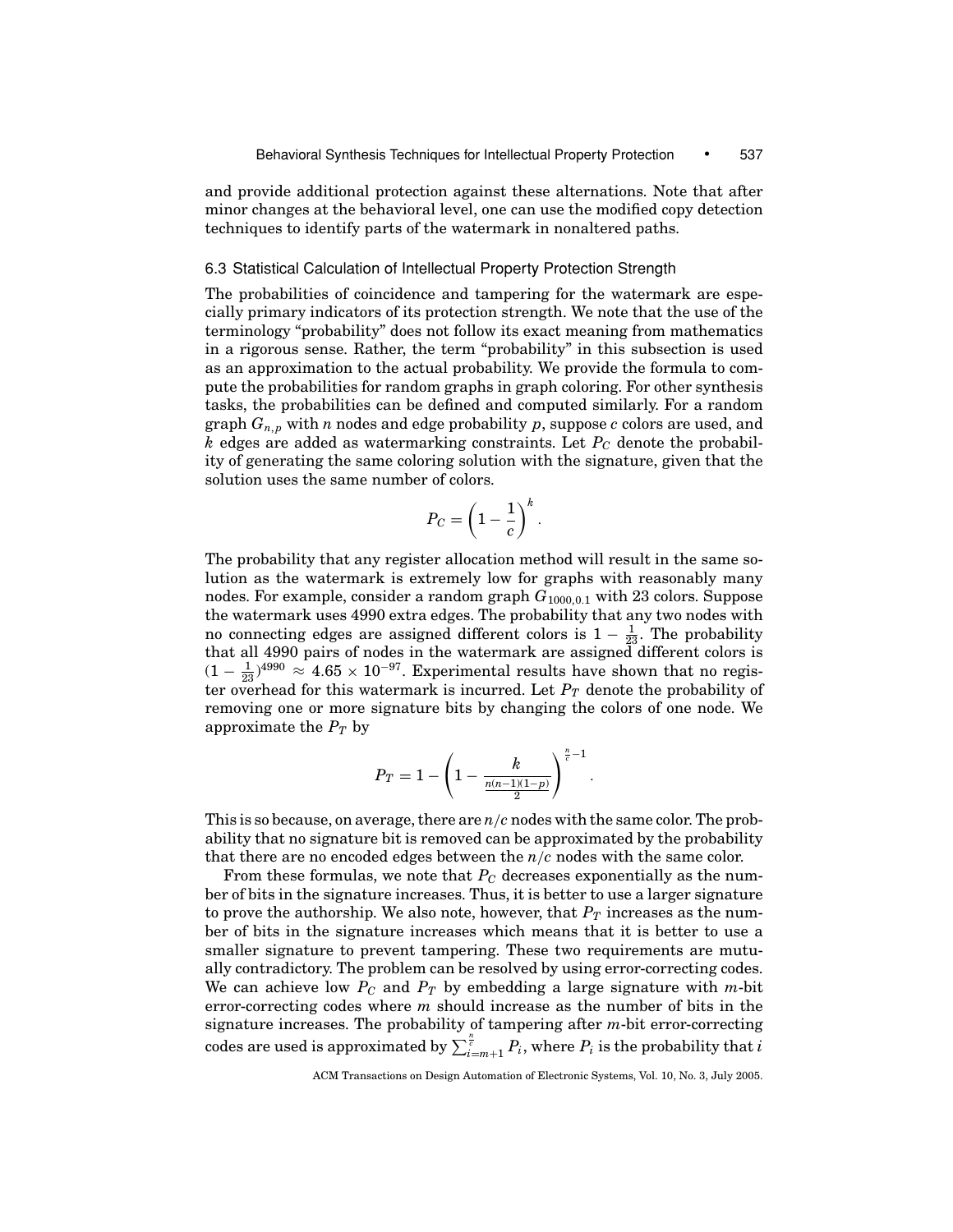|            |         |             | # of Edges Added for k More Colors |       |       |       |       |
|------------|---------|-------------|------------------------------------|-------|-------|-------|-------|
| # of Nodes | P(Edge) | # of Colors | $k=0$                              | $k =$ | $k=2$ | $k=3$ | $k=4$ |
|            | 0.1     | 5           | 85                                 | 195   | 490   | 690   | 795   |
| 100        | 0.3     | 10          | 100                                | 290   | 385   | 685   | 790   |
|            | 0.5     | 16          | 165                                | 250   | 305   | 585   | 785   |
|            | 0.1     | 8           | 195                                | 795   | 1185  | 1590  | 2175  |
| 200        | 0.3     | 16          | 180                                | 605   | 790   | 1560  | 2055  |
|            | 0.5     | 26          | 150                                | 755   | 950   | 1380  | 1815  |
|            | 0.1     | 14          | 575                                | 2570  | 3855  | 5340  | 7500  |
| 500        | 0.3     | 32          | 560                                | 1630  | 3250  | 4955  | 5875  |
|            | 0.5     | 52          | 1305                               | 2095  | 3860  | 4450  | 6340  |
|            | 0.1     | 23          | 4995                               | 6595  | 9790  | 12985 | 14660 |
| 1000       | 0.3     | 55          | 2995                               | 6495  | 7995  | 9980  | 14585 |
|            | 0.5     | 89          | 850                                | 1495  | 2975  | 4500  | 5930  |
|            | 0.1     | 38          | 8855                               | 19990 | 28505 | 39865 | 50010 |
| 2000       | 0.3     | 95          | 7650                               | 18560 | 27635 | 36780 | 45310 |
|            | 0.5     | 157         | 6560                               | 11290 | 18925 | 24915 | 30265 |

Table I. Watermarking of the Random Graph Examples During Graph Coloring

encoded edges are removed by changing the colors of one node.  $P_i$  is approximated by  $\frac{P_T^-}{2^i}$ .

## 7. EXPERIMENTAL RESULTS

To compare and evaluate the effectiveness and efficiency of the heuristic algorithms, standard test cases from the random graph model are used. In the random graph model, for a graph  $G_{n,p}$  with *n* nodes, edges are generated independently with probability *p* between each pair of nodes. Although unlikely to have much relevance to practical applications of graph coloring, such a testbed has the advantage, in a sense, that behavior of any heuristic on one graph of this type is a good predictor for its behavior on any other [Johnson et al. 1991].

For another research project, we developed a heuristic for the graph coloring problem which outperforms the best heuristics reported in [Johnson et al. 1991]. Extensive experimentation has shown that the algorithm outperforms the state-of-the-art techniques reported in [Johnson et al. 1991] in solution quality with an order of magnitude runtime improvement.

We used the standard random graphs as test cases for our approach to the graph coloring problem. Table I provides the experimental results for various cases. The first column presents the number of nodes in the graph and the second column the edge probability. The third column provides the number of colors used for the original random graph. The fourth to eighth columns present the number of edges that can be added before *k* more colors are added, where  $k = 0, 1, 2, 3, 4$ , respectively. When adding edges, 5 edges were added at a time, which explains the fact that all the numbers in Table I are multiples of 5. Since the purpose of this experimentation is not to achieve the minimum possible solution but to generate good quality solutions fast in many times for the demonstration of the effectiveness of our approach, we restrict the running time of the heuristic within a reasonable amount of time. For example, the running time for the graph  $G_{1000,0.5}$  is limited to 10 minutes on a SUN Sparc5 workstation. Table II presents the probabilities of coincidence and tampering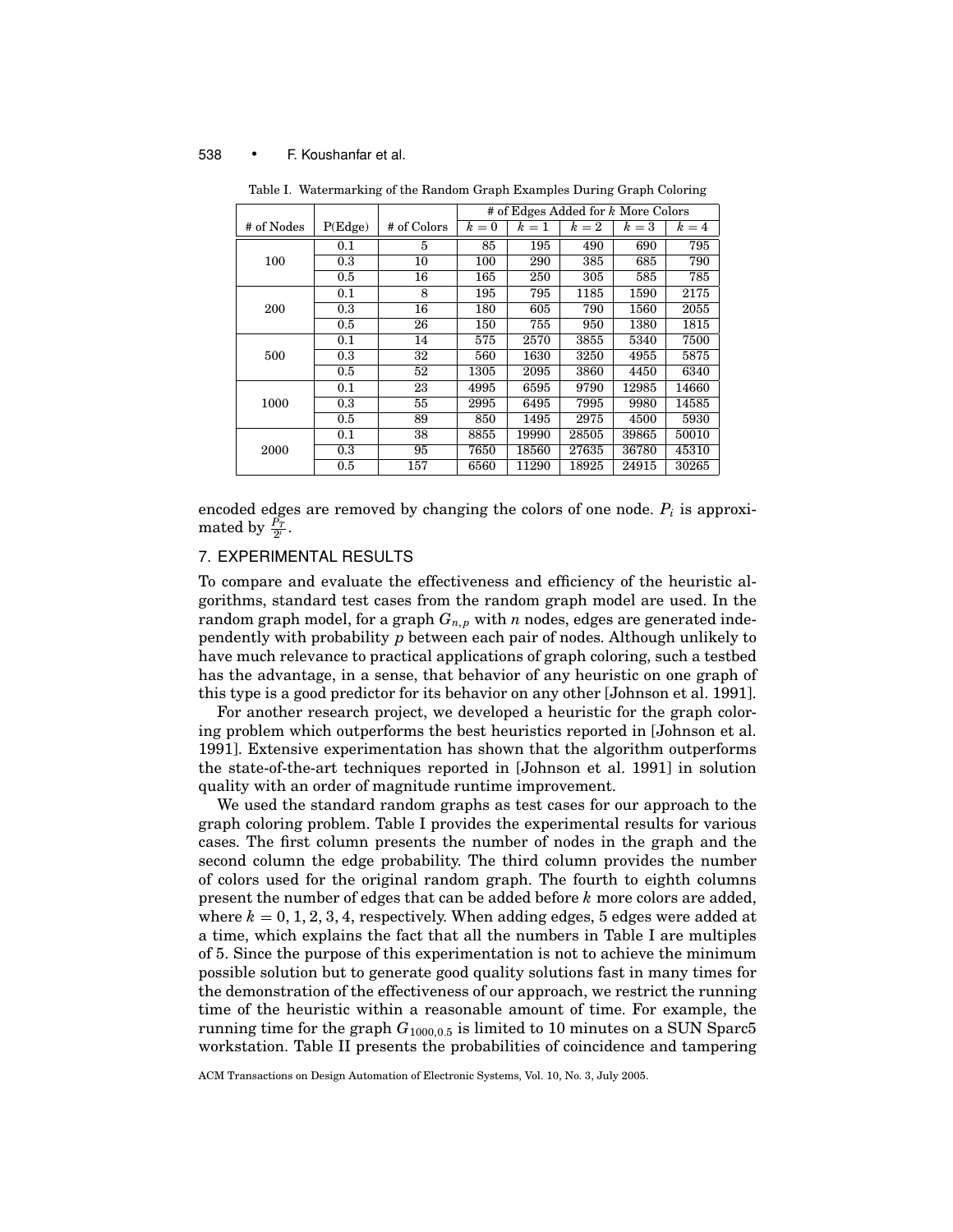|                   | $P_C/P_T$ for k More Colors                     |                                                |                                         |  |  |  |  |
|-------------------|-------------------------------------------------|------------------------------------------------|-----------------------------------------|--|--|--|--|
| Graph             | $k=0$                                           | $k=1$                                          | $k=2$                                   |  |  |  |  |
| $G_{100,0.1}$     | $2\times10^{-8}/4\times10^{-2}$                 | $9 \times 10^{-16}/9 \times 10^{-2}$           | $3\times 10^{-33}/2\times 10^{-1}$      |  |  |  |  |
| $G_{100,0.3}$     | $4 \times 10^{-5} / 7 \times 10^{-3}$           | $2\times10^{-12}/2\times10^{-2}$               | $4\times10^{-15}/3\times10^{-2}$        |  |  |  |  |
| $G_{100,0.5}$     | $3\times10^{-5}/4\times10^{-3}$                 | $\overline{4\times10^{-7}}$ /8 $\times10^{-3}$ | $4 \times 10^{-8}/1 \times 10^{-2}$     |  |  |  |  |
| $G_{200,0.1}$     | $10 \times 10^{-12}/2 \times 10^{-2}$           | $4 \times 10^{-41} / 6 \times 10^{-2}$         | $1 \times 10^{-54} / 9 \times 10^{-2}$  |  |  |  |  |
| $G_{200,0.3}$     | $1 \times 10^{-5}$ / $2 \times 10^{-3}$         | $2 \times 10^{-16}$ /6 $\times$ $10^{-3}$      | $3\times10^{-20}/9\times10^{-3}$        |  |  |  |  |
| $G_{200,0.5}$     | $3\times 10^{-3}$ / $5\times 10^{-4}$           | $5\times 10^{-13}/3\times 10^{-3}$             | $1 \times 10^{-15}/4 \times 10^{-3}$    |  |  |  |  |
| $G_{\rm 500,0.1}$ | $5 \times 10^{-19}/4 \times 10^{-3}$            | $1\times 10^{-77}/2\times 10^{-2}$             | $1\times 10^{-108}/2\times 10^{-2}$     |  |  |  |  |
| $G_{500,0.3}$     | $2\times10^{-8}/4\times10^{-4}$                 | $2 \times 10^{-22}/1 \times 10^{-3}$           | $8 \times 10^{-43}/2 \times 10^{-3}$    |  |  |  |  |
| $G_{500,0.5}$     | $1 \times 10^{-11/2} \times \overline{10^{-4}}$ | $5 \times 10^{-18}/4 \times 10^{-4}$           | $5 \times 10^{-32}/7 \times 10^{-4}$    |  |  |  |  |
| $G_{1000,0.1}$    | $5 \times 10^{-97}/4 \times 10^{-3}$            | $2 \times 10^{-122}/6 \times 10^{-3}$          | $3\times 10^{-174}/9\times 10^{-3}$     |  |  |  |  |
| $G_{1000,0.3}$    | $1\times 10^{-24}/2\times 10^{-4}$              | $2\times 10^{-51}$ / $5\times 10^{-4}$         | $4\times10^{-62}$ /6 $\times$ $10^{-4}$ |  |  |  |  |
| $G_{1000,0.5}$    | $7 \times 10^{-5}/2 \times 10^{-5}$             | $6 \times 10^{-8}/3 \times 10^{-5}$            | $6 \times 10^{-15} / 6 \times 10^{-5}$  |  |  |  |  |
| $G_{2000,0.1}$    | $3\times 10^{-103}/9\times 10^{-4}$             | $3\times 10^{-226}/2\times 10^{-3}$            | $3\times 10^{-314}/3\times 10^{-3}$     |  |  |  |  |
| $G_{2000,0.3}$    | $7 \times 10^{-36}$ /6 $\times$ $10^{-5}$       | $4 \times 10^{-85}/1 \times 10^{-4}$           | $4 \times 10^{-125}/2 \times 10^{-4}$   |  |  |  |  |
| $G_{2000,0.5}$    | $6 \times 10^{-19} / 1 \times 10^{-5}$          | $7\times 10^{-32}/2\times 10^{-5}$             | $1\times10^{-52}/3\times10^{-5}$        |  |  |  |  |

Table II.  $P_C$  and  $P_T$  for the Watermarks on the Graphs in Table I

Table III. The Overhead for  $P_C = 10^{-10}$  and  $P_T = 10^{-10}$  for the Graphs in Table I

|                 | # of Bits    | # of Bit Errors | # of Parity Bits for          | $#$ of Extra   |
|-----------------|--------------|-----------------|-------------------------------|----------------|
| Graph           | in Signature | to be Corrected | <b>Error-Correcting Codes</b> | Colors Used    |
| $G_{100,0.1}$   | 127          | 21              | 98                            |                |
| $G_{100,0.3}$   | 255          | 11              | 84                            |                |
| $G_{100,0.5}$   | 511          | 6               | 54                            | 3              |
| $G_{200,0.1}$   | 255          | 23              | 156                           | 1              |
| $G_{200,0.3}$   | 511          | 12              | 108                           | 1              |
| $G_{200,0.5}$   | 1023         | 7               | 70                            | $\overline{2}$ |
| $G_{500,0.1}$   | 511          | 36              | 270                           | $\theta$       |
| $G_{500,0.3}$   | 1023         | 16              | 160                           | 1              |
| $G_{500,0.5}$   | 2047         | 10              | 110                           |                |
| $G_{1000,0.1}$  | 1023         | 24              | 235                           | $\theta$       |
| $G_{1000,0.3}$  | 2047         | 19              | 209                           | $\mathbf{0}$   |
| $G_{1000, 0.5}$ | 4095         | 11              | 132                           | 3              |
| $G_{2000,0.1}$  | 1023         | 13              | 130                           | $\theta$       |
| $G_{2000,0.3}$  | 1023         | 15              | 150                           | $\theta$       |
| $G_{2000,0.5}$  | 2047         | 14              | 154                           | $\theta$       |

for the watermarks in Table I. For each case, the maximum number of edges that can be added before one more color is required is used to compute the probabilities. We note that  $P_T$  is high for almost all the cases.  $m$ -bit-error-correcting BCH codes [Lin and Costello 1983] are employed to reduce the probability. In Table III, we show the overhead for achieving  $P_C = 10^{-10}$  and  $P_T = 10^{-10}$  in terms of the number of parity bits used for error-correcting codes and the number of extra colors. In Tables IV and V, we also show the overhead for achieving  $P_C = 10^{-20},\, P_T = 10^{-20}$  and  $P_C = 10^{-50},\, P_T = 10^{-50},\,$  respectively. We also applied our approach on 15 real-life designs. The designs are the following: two GE controllers, two Honda controllers, a wavelet filter, an NEC digital-to-analog converter (DAC), two components of modems, a linear controller for automotive motion control, a LMS audio formatter, a speech compressor, a CORDIC,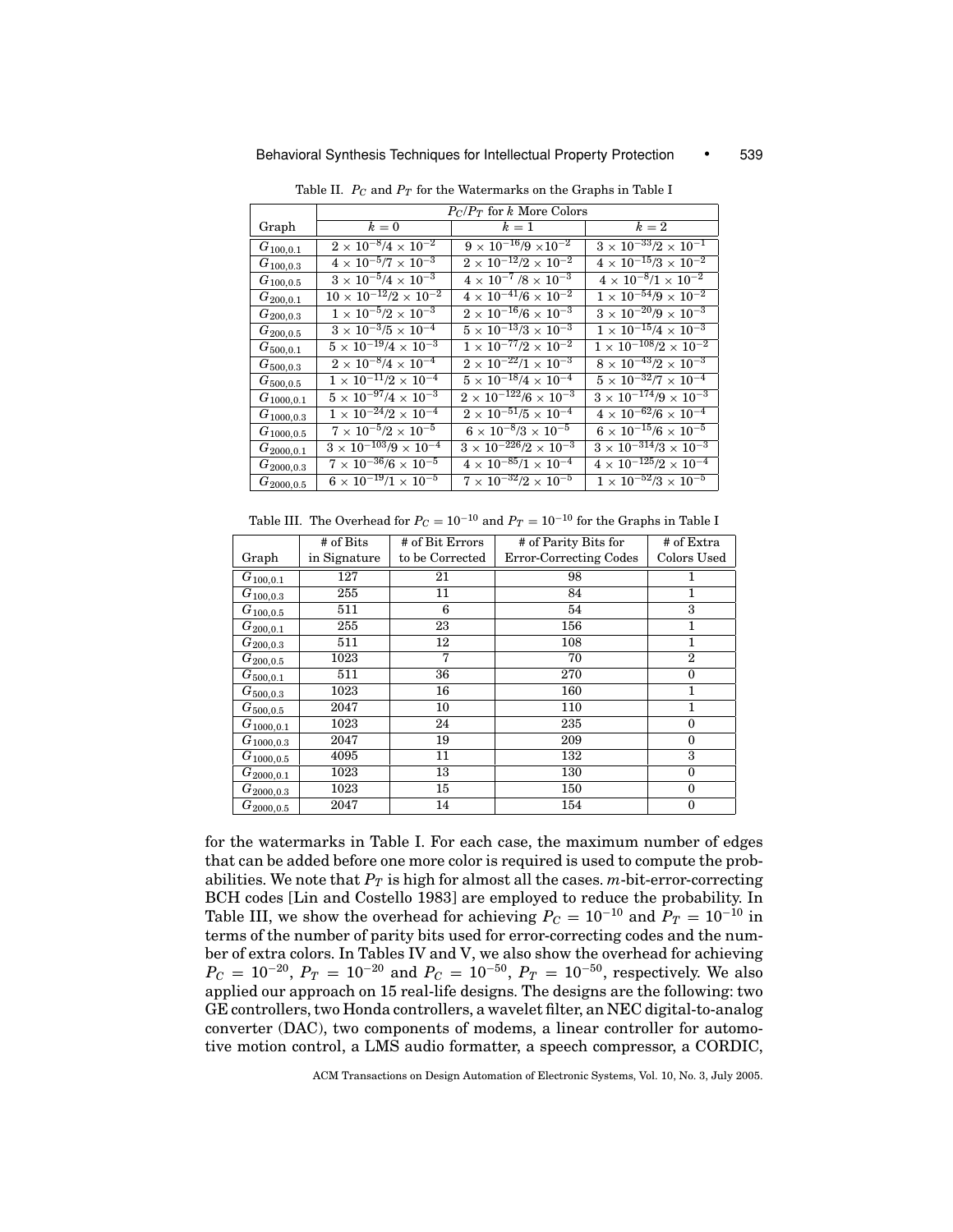# of Bits | # of Bit Errors | # of Parity Bits for | # of Extra Graph | in Signature | to be Corrected | Error-Correcting Codes | Colors Used  $G_{100,0.1}$  127  $\begin{array}{|c|c|c|c|c|}\n\hline\n21 & 98 & 1\n\end{array}$  $G_{100,0.3}$  511 9 81 3  $G_{100,0.5}$  511 7 63 3  $G_{200,0.1}$  255  $25$  25 164 1  $G_{200,0.3}$  511 13 117 117  $G_{200,0.5}$  1023 8 80 3  $G_{500,0.1}$  511 36 270 0  $G_{500,0.3}$  1023 17 17 165 1  $G_{500,0.5}$  2047 11 121 121 *G*<sub>1000,0,1</sub> 1023 25 245 0<br>*G*<sub>1000 0.3</sub> 2047 20 220 0 *G*<sub>1000,0.3</sub> 2047 20 220 0<br>*G*<sub>1000,0.5</sub> 4095 12 144 3 *G*<sub>1000,0.5</sub> 4095 12 144 3<br>*G*<sub>2000</sub> 01 1023 17 17 170 0 *G*<sub>2000,0.1</sub> 1023 17 170 0<br>*G*<sub>2000.0.3</sub> 2047 15 165 0 *G*<sub>2000,0.3</sub> 2047 15 165 *G*<sub>2000,0.5</sub> 8091 13 169 1

Table IV. The Overhead for  $P_C = 10^{-20}$  and  $P_T = 10^{-20}$  for the Graphs in Table I

Table V. The Overhead for  $P_C = 10^{-50}$  and  $P_T = 10^{-50}$  for the Graphs in Table I

|                    | # of Bits    | # of Bit Errors | # of Parity Bits for          | # of Extra         |
|--------------------|--------------|-----------------|-------------------------------|--------------------|
| Graph              | in Signature | to be Corrected | <b>Error-Correcting Codes</b> | <b>Colors Used</b> |
| $G_{100,0.1}$      | 255          | 25              | 164                           | 6                  |
| $G_{100,0.3}$      | 511          | 13              | 117                           | 10                 |
| $G_{100,0.5}$      | 1023         | 7               | 70                            | 12                 |
| $G_{200,0.1}$      | 255          | 30              | 184                           | $\overline{2}$     |
| $G_{200,0.3}$      | 511          | 17              | 153                           | 5                  |
| $G_{200,0.5}$      | 1023         | 16              | 160                           | 8                  |
| $G_{500,0.1}$      | 511          | 38              | 288                           | 1                  |
| $G_{500,0.3}$      | 1023         | 25              | 245                           | 3                  |
| $G_{\rm 500, 0.5}$ | 2047         | 19              | 209                           | $\overline{4}$     |
| $G_{1000,0.1}$     | 1023         | 25              | 245                           | $\theta$           |
| $G_{1000,0.3}$     | 2047         | 20              | 220                           | $\theta$           |
| $G_{1000,0.5}$     | 4095         | 25              | 300                           | 7                  |
| $G_{2000,0.1}$     | 2047         | 20              | 220                           | $\theta$           |
| $G_{2000,0.3}$     | 8191         | 15              | 195                           | 1                  |
| $G_{2000,0.5}$     | 16383        | 10              | 140                           | $\overline{2}$     |

2D Wang DCT, 2D Arai DCT, and 2D Lee DCT. We have chosen the small-and moderately-sized designs to demonstrate the effectiveness of the approach for most difficult examples. As the design is smaller, it is harder to embed large signatures. Table VI provides the experimental results for the designs. The second column presents the number of variables in the designs, and the third column the number of registers used for the original design. The fourth to eighth columns present the number of edges that can be added before *k* more registers are used, where  $k = 0, 1, 2, 3, 4$ , respectively. In Table VII, we show the overhead for achieving  $P_C=10^{-50}$  and  $P_T=10^{-50},$  in terms of the number of parity bits used for error-correcting codes and the number of extra colors. We assume that the edge probability in all designs is 0.3. It is a moderate assumption since most of the designs result in sparse interval graphs.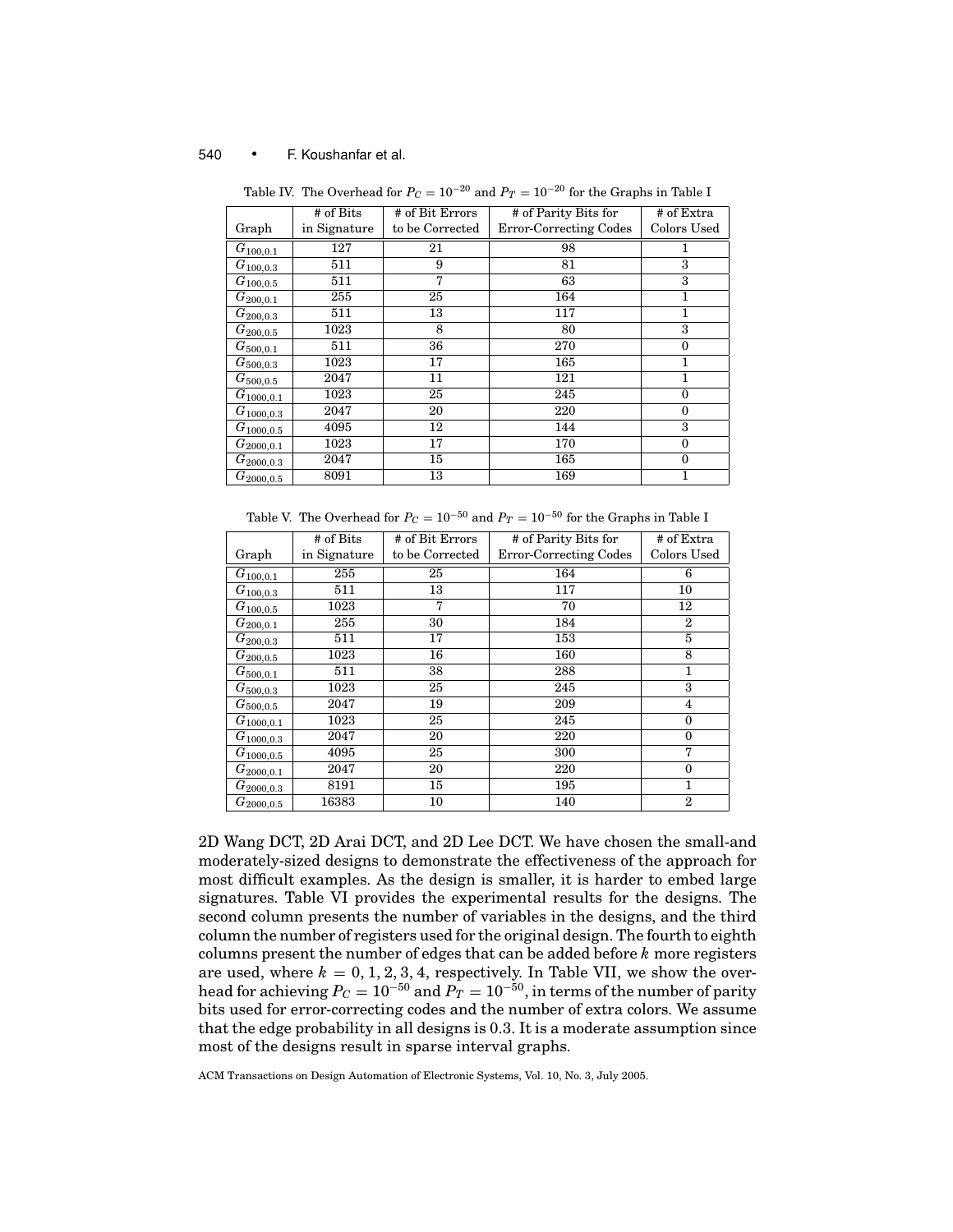|                     |                |                | # of Edges Added for k More Registers |       |       |       |       |
|---------------------|----------------|----------------|---------------------------------------|-------|-------|-------|-------|
| Design              | # of Variables | # of Registers | $k=0$                                 | $k=1$ | $k=2$ | $k=3$ | $k=4$ |
| GE Controller 1     | 48             | 17             | 25                                    | 35    | 60    | 100   | 150   |
| GE Controller 2     | 108            | 26             | 85                                    | 155   | 400   | 460   | 710   |
| Honda Controller 1  | 97             | 29             | 60                                    | 100   | 190   | 340   | 690   |
| Honda Controller 2  | 67             | 27             | 50                                    | 120   | 205   | 300   | 415   |
| Wavelet Filter      | 30             | 16             | 20                                    | 30    | 55    | 80    | 105   |
| <b>DAC</b>          | 354            | 108            | 300                                   | 480   | 775   | 1100  | 1690  |
| modem               | 227            | 45             | 180                                   | 210   | 300   | 515   | 880   |
| adaptive modem      | 200            | 48             | 200                                   | 510   | 600   | 830   | 1045  |
| Large Controller    | 324            | 49             | 95                                    | 325   | 395   | 800   | 1250  |
| LMS Audio Formatter | 464            | 122            | 815                                   | 1435  | 2340  | 2880  | 4520  |
| CORDIC              | 827            | 65             | 2050                                  | 3895  | 4670  | 5760  | 7580  |
| Speech Compressor   | 1257           | 45             | 2895                                  | 5845  | 6475  | 7980  | 9220  |
| 2D Wang DCT         | 752            | 104            | 845                                   | 1560  | 2860  | 3985  | 5950  |
| 2D Arai DCT         | 1704           | 128            | 4865                                  | 8160  | 13520 | 18910 | 24235 |
| 2D Lee DCT          | 2048           | 184            | 3675                                  | 6520  | 9975  | 13635 | 18170 |

Table VI. Experimental Results of Watermarking Designs in Register Allocation

Table VII. The Overhead for  $P_C = 10^{-50}$  and  $P_T = 10^{-50}$  for the Designs in Table VI, Assuming the Edge Probability to be 0.3

|                            | # of Bits    | # of Bit Errors | $#$ of Parity Bits for        | # of Extra     |
|----------------------------|--------------|-----------------|-------------------------------|----------------|
| Graph                      | in Signature | to be Corrected | <b>Error-Correcting Codes</b> | Colors Used    |
| <b>GE</b> Controller 1     | 255          | 20              | 144                           | 6              |
| GE Controller 2            | 255          | 23              | 156                           | $\mathbf{2}$   |
| Honda Controller 1         | 255          | 27              | 172                           | 3              |
| Honda Controller 2         | 255          | 30              | 184                           | 3              |
| Wavelet Filter             | 127          | 21              | 98                            | 5              |
| DAC                        | 511          | 26              | 234                           | $\overline{2}$ |
| modem                      | 511          | 28              | 252                           | 3              |
| adaptive modem             | 511          | 25              | 225                           | $\overline{2}$ |
| Large Controller           | 1023         | 24              | 235                           | 4              |
| <b>LMS</b> Audio Formatter | 1023         | 16              | 160                           |                |
| CORDIC                     | 2047         | 18              | 198                           |                |
| Speech Compressor          | 2047         | 20              | 220                           | $\Omega$       |
| 2D Wang DCT                | 2047         | 18              | 198                           | $\overline{2}$ |
| 2D Arai DCT                | 4095         | 20              | 240                           | $\theta$       |
| 2D Lee DCT                 | 8091         | 18              | 234                           |                |

## 8. INVALIDATING FALSE CLAIMS OF OWNERSHIP

Consider the following scenario. Alice has a design *D* which is watermarked by the proposed watermarking scheme. Bob purchases the design *D* from Alice. There are three cases to consider. Each case is considered in the following subsections.

## 8.1 Finding Unintended Signatures

Bob tries to find his signature in the design  $D$ , as described in Figure 4(a). Bob claims that *D* is his design because *D* has both his and Alice's signatures. In this case, the one with the more meaningful, longer, and stronger signature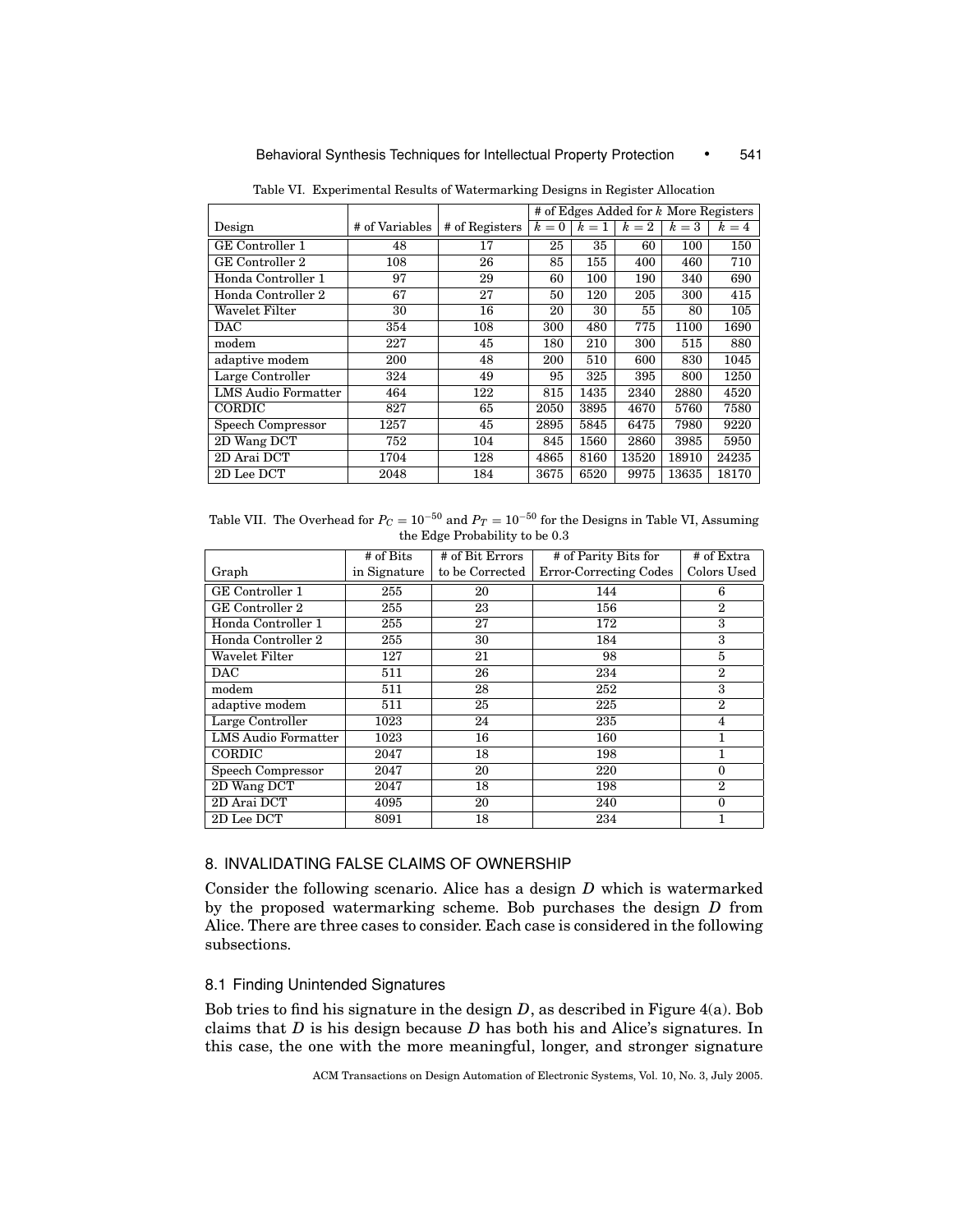













ACM Transactions on Design Automation of Electronic Systems, Vol. 10, No. 3, July 2005.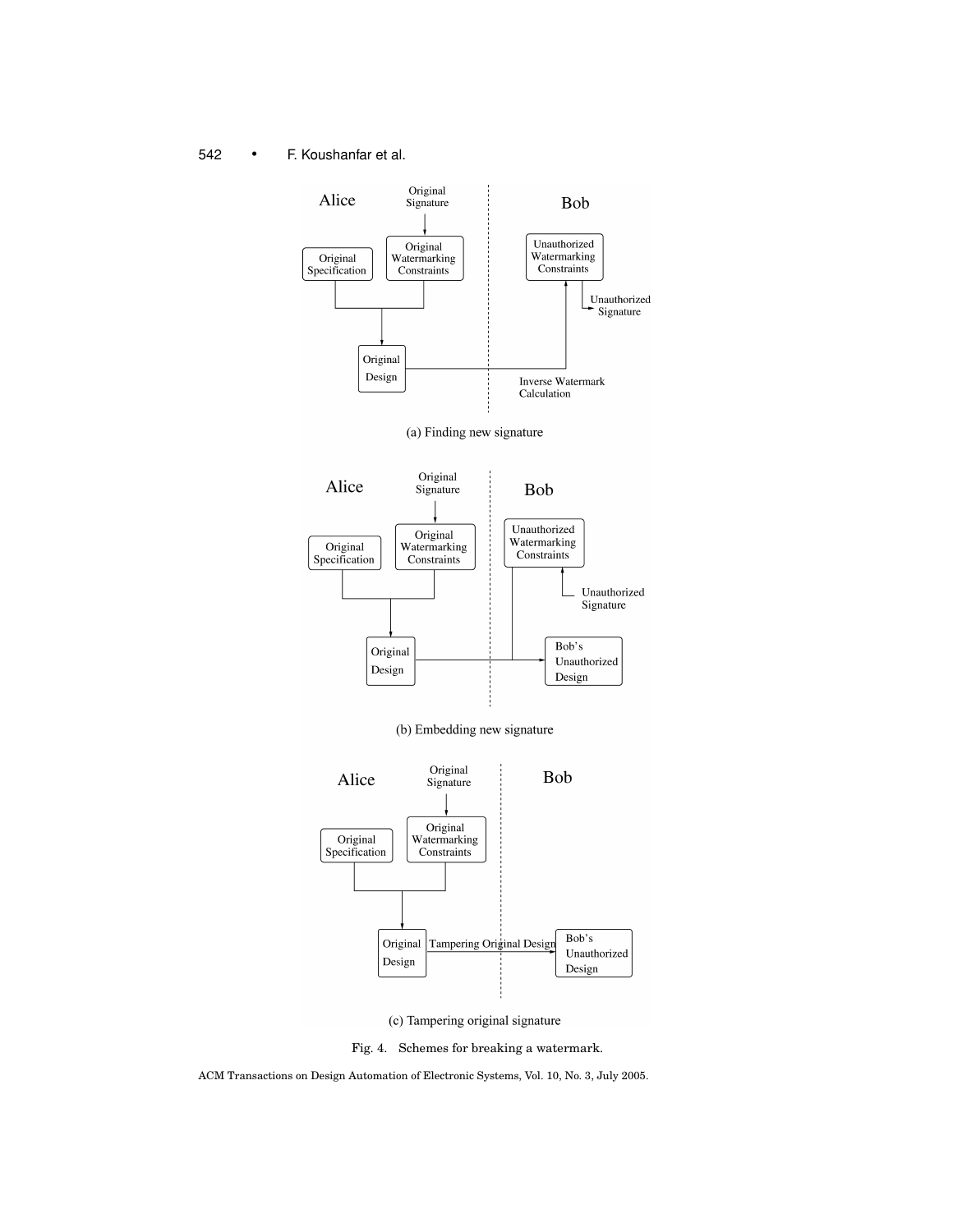will be the winner. It is believed to be a very difficult task to find any meaningful signature from the design. It is much easier to embed the signature in a preprocessing step. Therefore, Alice can protect her authorship by embedding a strong watermark.

#### 8.2 Embedding Unauthorized Signatures

Bob embeds his signature in the design *D*, as described in Figure 4(b), and claims that  $D$  is his design. In this case, Alice can easily prove that the design belongs to her. Alice's design has only her signature, while Bob's design has both his and Alice's signatures. Therefore, Alice can prove that it is her design. Note that this type of attack is similar to the one described in Craver et al. 1996.

## 8.3 Tampering with Original Signatures

In this case, Bob tries to tamper with Alice's signature by applying local changes, as described in Figure 4(c). There are at least three reasons that discourage this kind of attack. First, these local changes can result in worse design with more hardware overhead. Second, error-correcting and detection codes allow the design to withstand a significant amount of attack. Third, once Bob modifies the design, he has to perform all synthesis tasks below the affected part.

## 9. CONCLUSION

We introduced the first dynamic watermarking technique for protecting the value of intellectual property of CAD tools and reusable core components. The essence of the new approach is the addition of a set of design and timing constraints which encodes the author's signature. We established the first set of relevant metrics for the quantitative analysis of watermarking techniques which forms the basis for the quantitative analysis, evaluation, and comparison of watermarking techniques. We developed a generic approach for steganography and use it as a basis for the derivation of a spectrum of techniques for signature data hiding in designs. On a large set of design examples, experimental studies indicate the effectiveness of the new approach in the sense that highly resilient, difficult to detect and remove signatures are embedded in the designs with very low hardware overhead.

#### **REFERENCES**

- ANDERSON, R. AND KUHN, M. 1996. Tamper resistance—A cautionary note. In *2nd USENIX Workshop on Electronic Commerce*, 1–11.
- BENDER, W., GRUHL, D., MORIMOTO, N., AND LU, A. 1996. Techniques for data hiding. *IBM Syst. J. 35*, 3/4, 313–336.
- BENEDENS, O. AND BUSCH, C. 2000. Towards blind detection of robust watermarks in polygonal models. In *Proceedings of the European Association for Computer Graphics* (*EUROGRAPHICS*) vol. 19, 199–208.
- BERGHEL, H. AND O'GORMAN, L. 1996. Protecting ownership rights through digital watermarking. *IEEE Comput. 29*, 7, 101–103.
- BONEY, L., TEWFIK, A. H., AND HAMDY, K. N. 1996. Digital watermarks for audio signals. In *Proceedings of the International Conference on Multimedia Computing and Systems*. 473–480.
- BRASSIL, J. T., LOW, S., AND MAXEMCHUK, N. F. 1999. Copyright protection for the electronic distribution of text documents. *Proceedings of the IEEE, 87*, 7, 1181–1196.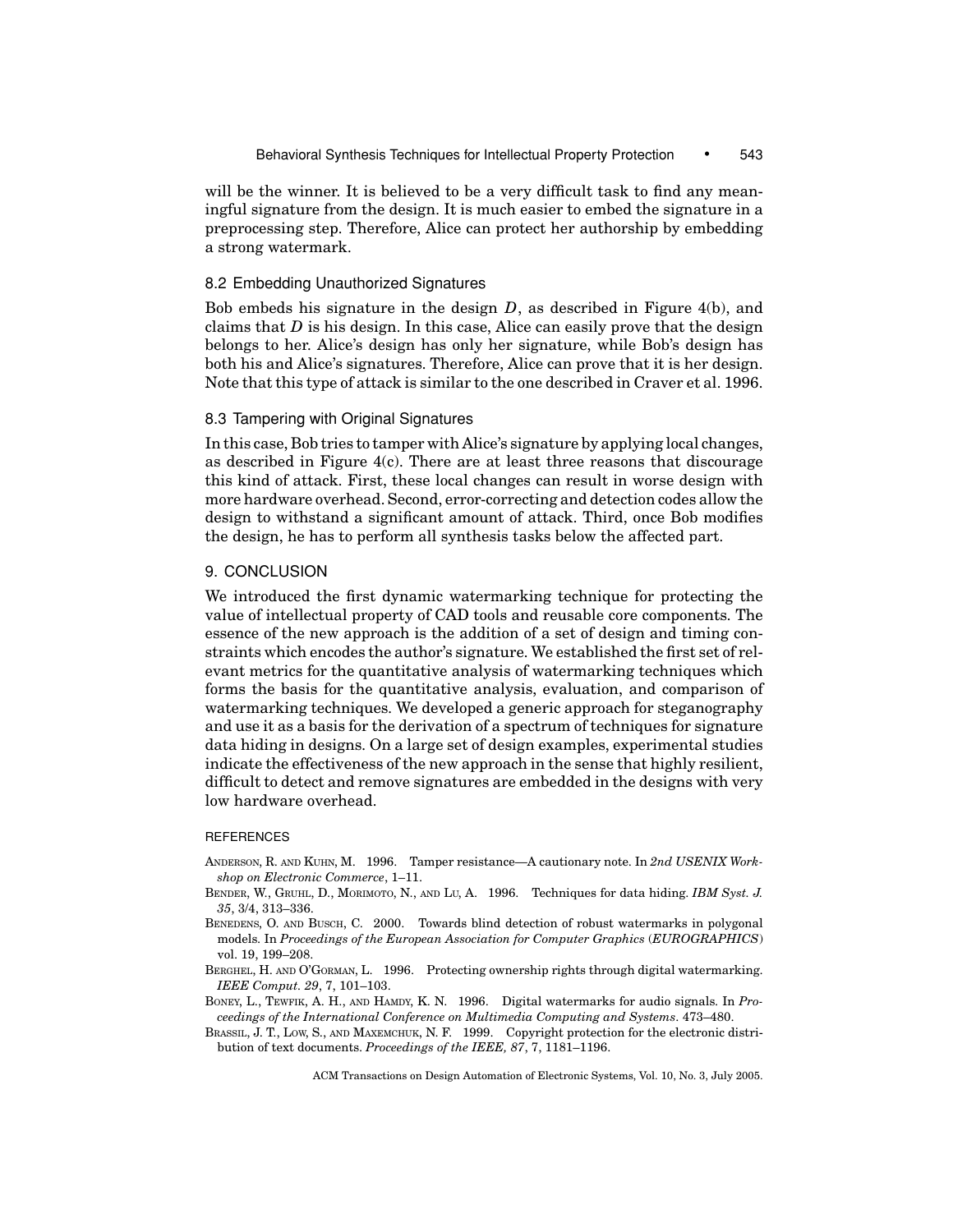- CHAPMAN, R. AND DURRANI, T. S. 2000. Ip protection of dsp algorithms for system on chip implementation. *IEEE Trans. Signal Process. 48*, 3, 854–861.
- CHARBON, E. 1998. Hierarchical watermarking in ic design. In *Proceedings of the Custom Integrated Circuits Conference*. 295–235.
- COX, I. J., KILIAN, J., LEIGHTON, T., AND SHAMOON, T. 1996. A secure, imperceptible yet perceptually salient, spread spectrum watermark for multimedia. In *Proceedings of IEEE Southcon*. 192– 197.
- CRAVER, S., MEMON, N., YEO, B. L., AND YEUNG, M. M. 1996. Can invisible watermarks resolve rightful ownerships? IBM Tech. rep., RC 20509, 1996.
- CROCHIERE, R. E. AND OPPENHEIM, A. V. 1975. Analysis of linear digital networks. In *Proceedings of the IEEE 63*, 4, 581–595.
- FERNANDEZ, D. 1994. Intellectual property protection in the EDA industry. In *Proceedings of the Design Automation Conference*. 161–163.
- GIRCZYC, E. AND CARLSON, S. 1993. Increasing design quality and engineering productivity through design reuse. In *Proceedings of the Design Automation Conference*. 48–53.
- HADA, S. 2000. Zero-knowledge and code obfuscation. In *Proceedings of the (ASIACRYPT) International Conference on the Theory and Application of Cryptology and Information Security*, T. Okamoto Ed., 443–457.
- HARTUNG, F. AND KUTTER, M. 1999. Multimedia watermarking techniques. In *Proceedings of the IEEE 87*, 1079–1107.
- IRBY, D. L., NEWBOULD, R. D., CAROTHERS, J. D., AND RODRIGUEZ, J. J. 2001. Placement watermarking of standard-cell designs. In *IEEE Southwest Symposium on Mixed-Signal Design*. 116–120.
- JOHNSON, D. S., ARAGON, C. R., MCGEOCH, L. A., AND SCHEVON, C. 1991. Optimization by simulated annealing: An experimental evaluation, Part II. *Operat. Res. 39*, 3, 378–406.
- JOHNSON, N. F., DURIC, Z., AND JAJODIA, S. 2001. *Information Hiding: Steganography and Watermarking—Attacks and Countermeasures*. Kluwer Academic, Boston, MA.
- KAHNG, A. B., LACH, J., MANGIONE-SMITH, W. H., AND MANTIK, S. 2001. Constraint-based watermarking techniques for design ip protection. *IEEE Trans. Comput.-Aid. Design Integrat. Circuits Syst. 20*, 10, 1236–1252.
- KATZENBEISSER, S. AND PETITCOLAS, F. A. P. EDS. 2000. *Information Hiding Techniques for Steganography and Digital Watermarking*. Artech House, Boston, MA.
- KHANNA, S. AND ZANE, F. 2000. Watermarking maps: hiding information in structured data. In *ACM/SIAM Symposium on Discrete Algorithms* (*SODA*), 596–605.
- KIM, H. J., MANGIONE-SMITH, W. H., AND POTKONJAK, M. 1998. Protecting ownership rights of a lossless image coder through hierarchical watermarking. In *Workshop on Signal Processing Systems*, 73–82.
- KIROVSKI, D., HWANG, Y., POTKONJAK, M., AND CONG, J. 1998. Intellectual property protection by watermarking combinational logic synthesis solutions. In *Proceedings of the IEEE/ACM International Conference on Computer-Aided Design*. 194–198.
- KIROVSKI, D. AND MALVAR, H. S. 2001. Spread-spectrum audio watermarking: Requirements, applications, and limitations. In *IEEE International Workshop on Multimedia Signal Processing*.
- KIROVSKI, D. AND POTKONJAK, M. 2003. Local watermarks: Methodology and application to behavioral synthesis. *IEEE Trans. VLSI CAD 22*, 9, 1277–1284.
- KOCHER, P. C. 1996. Timing attacks on implementations of Diffie-Hellman, RSA, DSS, and other systems. Lecture Notes in Computer Science, *Advances in Cryptology, CRYPTO*, 104–113.
- KOCHER, P. C. 1999. Differential power analysis: Leaking secrets. Lecture Notes in Computer Science, 388–397.
- KOUSHANFAR, F., HONG, I., AND POTKONJAK, M. 2003. Behavioral synthesis techniques for intellectual property protection. Tech. Rep., UCLA Computer Science Department.
- KOUSHANFAR, F., QU, G., AND POTKONJAK, M. 2001. Intellectual property metering. In *IHW Information Hiding Workshop*, 2137, 87–102.
- KUMAGAI, J. 2000. Chip detectives [reverse engineering]. *IEEE Spectrum 37*, 11, 43–48.
- KUTTER, M. AND WINKLER, S. A. 2002. A vision-based masking model for spread-spectrum image watermarking. *IEEE Trans. Image Process. 11*, 1, 16–25.
- LACH, J., MANGIONE-SMITH, W. H., AND POTKONJAK, M. 1998. Fingerprinting digital circuits on programmable hardware. *Information Hiding Workshop*. 16–31.